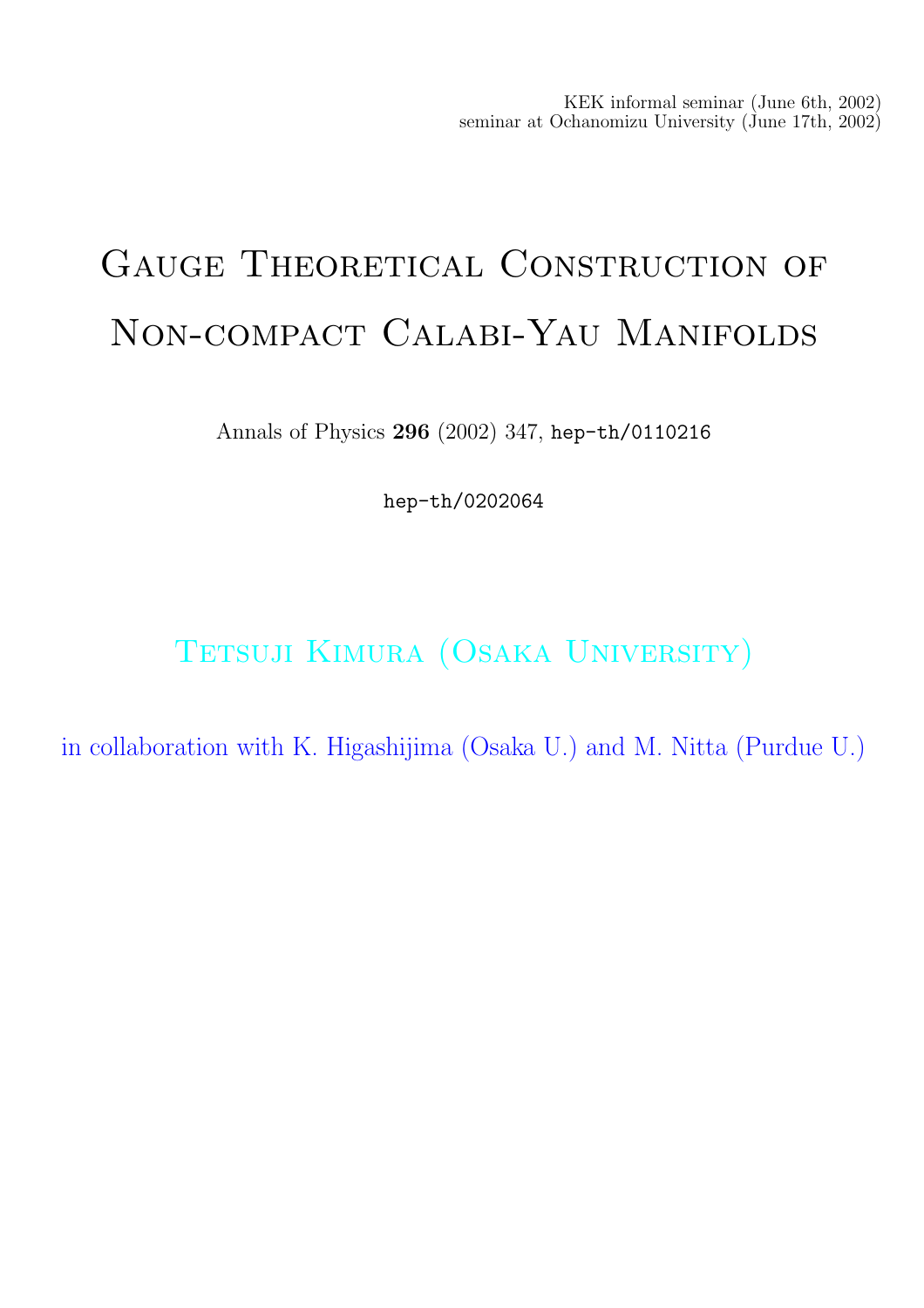### **INTRODUCTION**

We want to one-loop (or higher-loops) finite Field Theory

also

We want to obtain Calabi-Yau metrics

in order to give  $\mathcal{N} = 1$  Supergravity in Four-dimensions from String Theory (Candelas-Horowitz-Strominger-Witten, 1985)

#### ⇓

 $\mathcal{N}=2$  Supersymmetric Nonlinear Sigma Models in Two-dimensions (= worldsheet in string theory) with Ricci-flat Kähler (Calabi-Yau) target space  $($  = extra six-dimensions in superstring theory)

BUT...

It is difficult to obtain the explicit expression of the metric of compact Calabi-Yau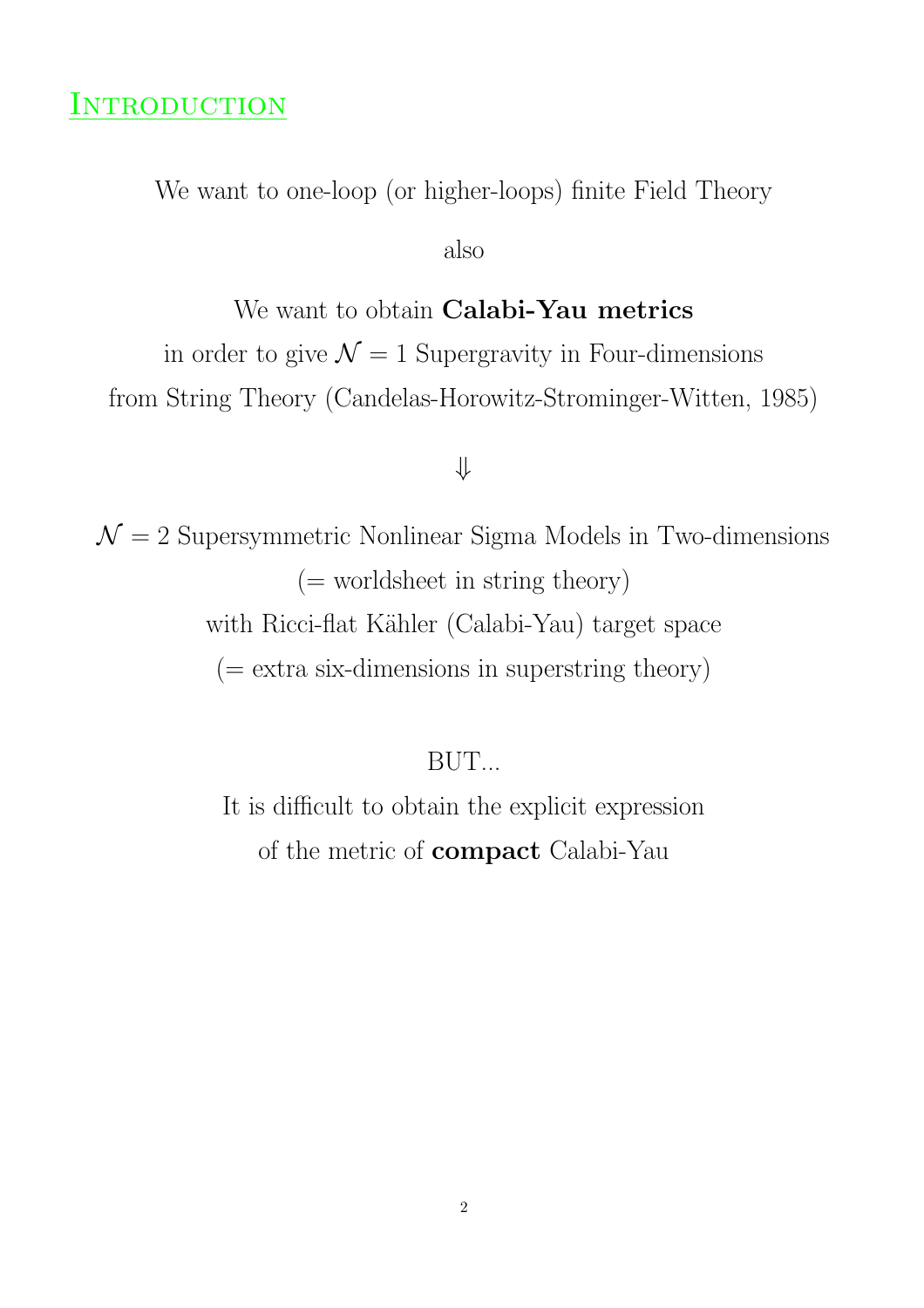Recently,

 $\sqrt{ }$ 

 $\left| \right|$  $\mathbf{I}$  $\overline{1}$ 

singular Calabi-Yau  $n$ -folds have been studied in order to understand the nonperturbative effect of  $\mathcal{N}=1$  super-Yang–Mills theories in four-dimensions

appearance of the new massless spectrum,

׀

 $\mathbf{I}$  $\mathbf{I}$  $\overline{1}$ 

dynamical generations of the superpotential,

gauge/gravity dual, large- $N$  dualty, ...

by

flop, conifold transition, D-branes wrapped around the SUSY-cycles, etc.

Near the singular point of such Calabi-Yau,

this Calabi-Yau looks like non-compact

and

we can obtain this metric very easily!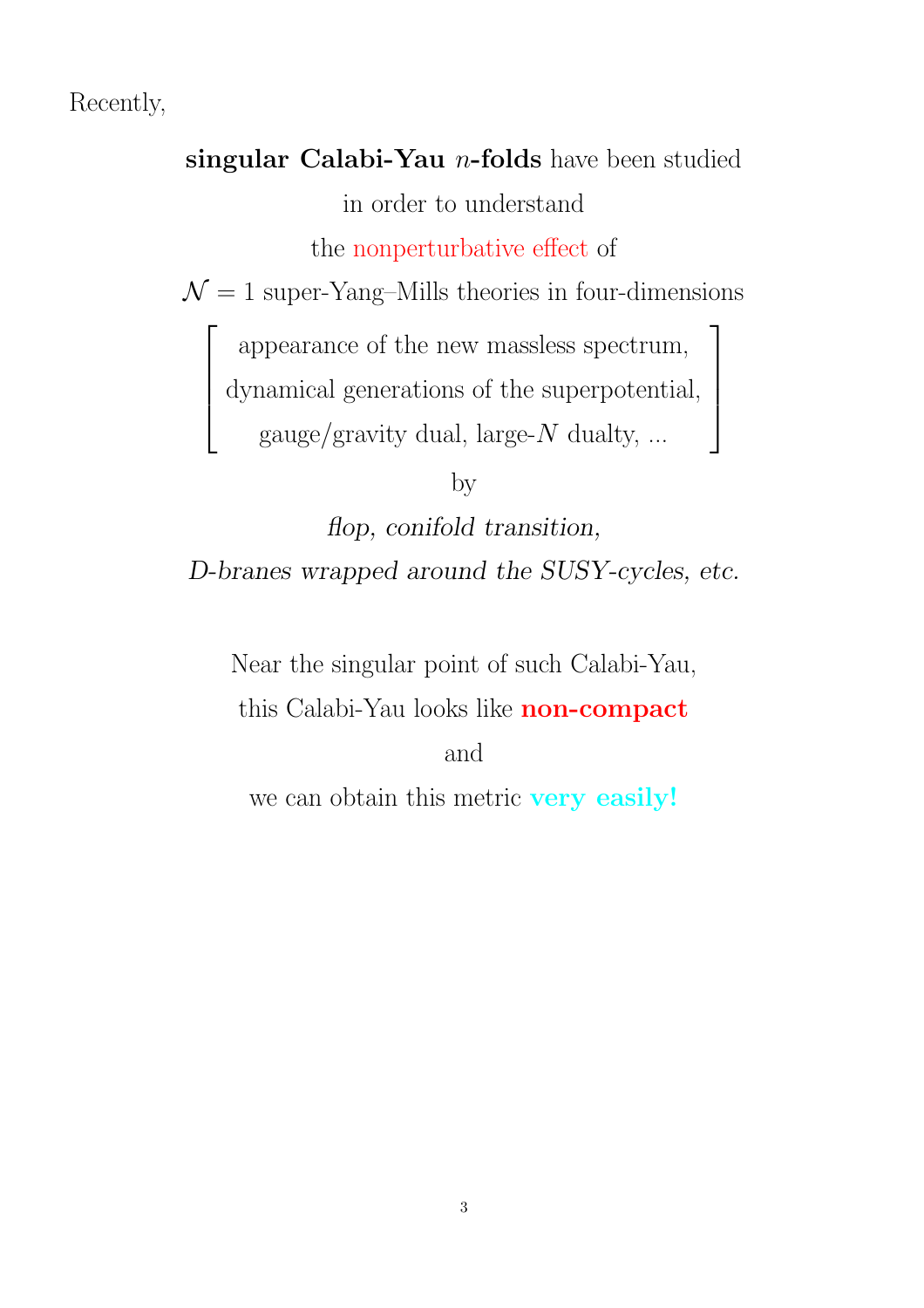Now we obtain the metrics of non-compact Calabi-Yau  $n$ -folds  $\Rightarrow$  generalizations of the conifold

 $\sqrt{ }$  $\overline{1}$ conifold : topologically  $\mathbb{R}_+ \times \mathbf{S}^2 \times \mathbf{S}^3$ appears in conifold transition, Vafa's large-N dual, etc.  $\sqrt{2}$  $\overline{1}$ 

Our manifolds are constructed as

$$
\mathbb{C}^1 \times G/H \simeq \mathbb{R}^1 \times G/H'
$$

 $G/H =$  Hermitian Symmetric Spaces (HSS),  $H = H' \times U(1)$ 

At large distance

the metrics tend to Ricci-flat "cones" over HSS. But at the small distance the "nodes" are repaired by the HSS and become smooth!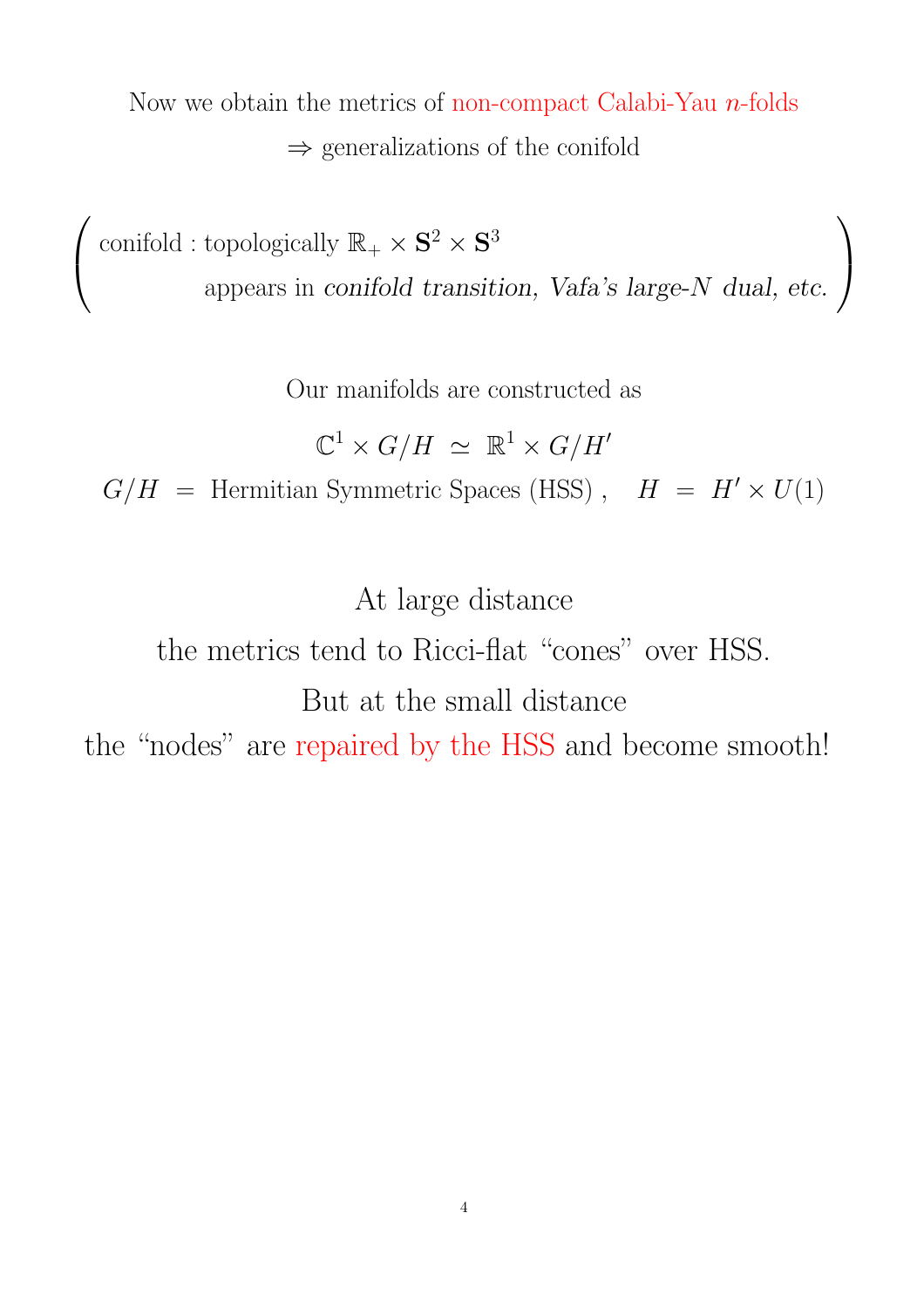# ORGANIZATION

Introduction

Review: Hermitian Symmetric Spaces

Canonical Line Bundle over Projective Space

Conifold

Gauge Theoretical Construction

Generalization

Summary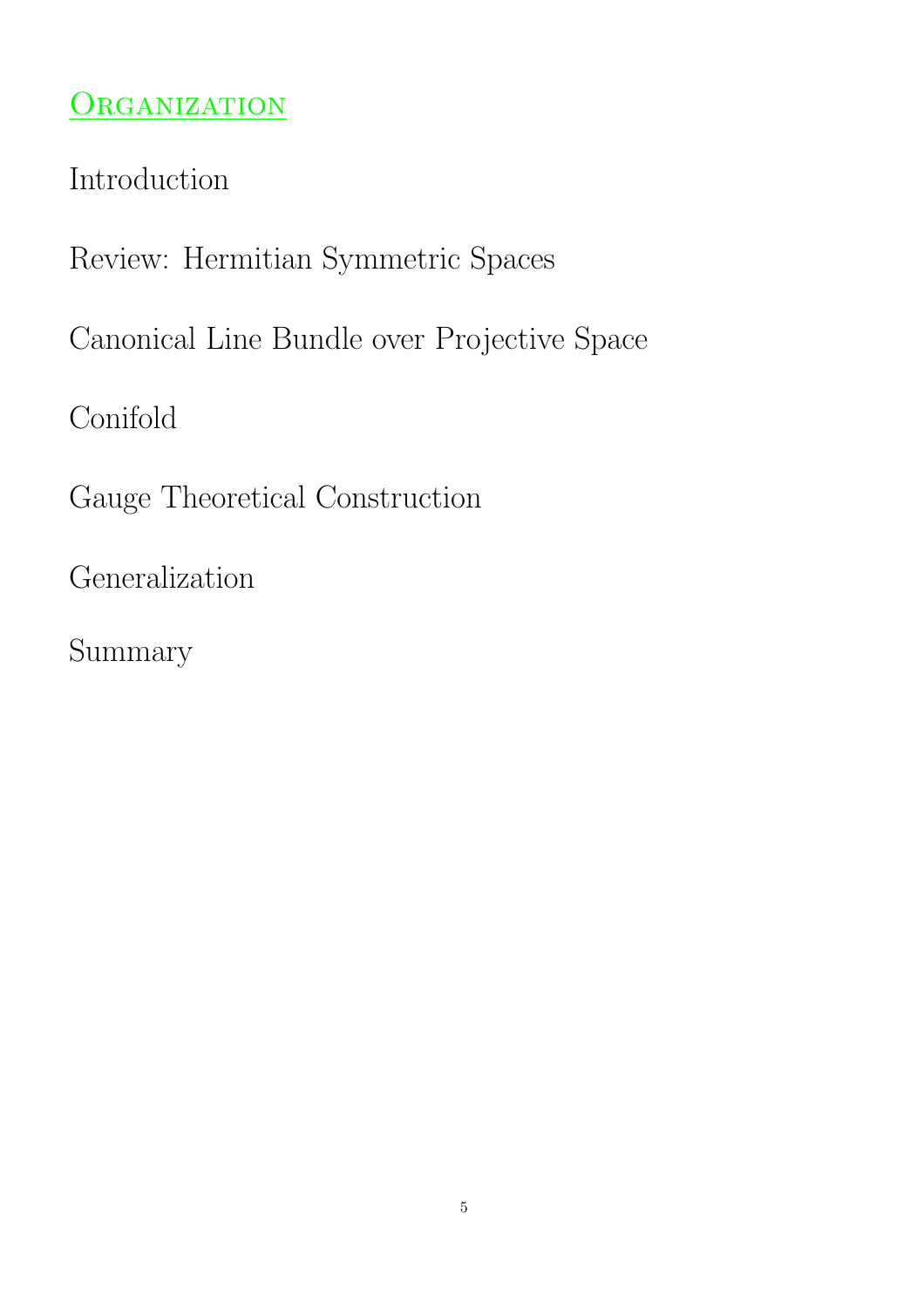## REVIEW: HERMITIAN SYMMETRIC SPACES

projective space:  $\mathbb{C} \mathbb{P}^{N-1} = SU(N)/[SU(N-1) \times U(1)]$ 

 $\vec{\phi} \in \mathbb{C}^N$ : identification  $\vec{\phi} \sim \lambda \vec{\phi}, \lambda \in \mathbb{C}^1$  $\vec{\phi}^T = (1, \varphi^i), (i = 1, 2, \cdots, N-1)$ : local coordinates Kähler potential  $K$ :

$$
K = c \log \vec{\phi}^{\dagger} \vec{\phi} = c \log \left\{ 1 + |\varphi^i|^2 \right\}, \ \ c = \text{constant}
$$

quadric surface:  $Q^{N-2} = SO(N)/[SO(N-2) \times U(1)]$ 

$$
\mathbb{C}\mathbf{P}^{N-1} + [\vec{\phi}^2 = 0]:
$$
  

$$
\vec{\phi}^T = (1, \varphi^i, -\frac{1}{2}(\varphi^i)^2), (i = 1, 2, \cdots, N-2): \text{local coordinates}
$$
  

$$
K = c \log \vec{\phi}^{\dagger} \vec{\phi} = c \log \left\{ 1 + |\varphi^i|^2 + \frac{1}{4} (\varphi^i)^2 (\varphi^{*j})^2 \right\}
$$

exceptional groups:  $E_6/[SO(10) \times U(1)]$ ,  $E_7/[E_6 \times U(1)]$  $\mathbb{C}\mathbf{P}^{26} + [\Gamma_{ijk}\phi^j\phi^k = 0], \, \mathbb{C}\mathbf{P}^{55} + [d_{\alpha\beta\gamma\delta}\phi^{\beta}\phi^{\gamma}\phi^{\delta} = 0].$  $\Gamma_{ijk}$ : rank-3 symmetric tensor invariant under  $E_6$  $d_{\alpha\beta\gamma\delta}$ : rank-4 symmetric tensor invariant under  $E_7$ [ $E_6$ ]:  $\vec{\phi}^T = (1, \varphi_\alpha, -\frac{1}{2\sqrt{2}})$  $\frac{1}{2\sqrt{2}}\varphi C\sigma_A^{\dagger}\varphi\big), (\alpha = 1, 2, \cdots, 16; A = 1, 2, \cdots, 10)$  $K = c \log \left\{ 1 + |\varphi_\alpha|^2 + \right\}$ 1  $\frac{1}{8} |\varphi C \sigma_A^{\dagger} \varphi|^2$  $[E_7]$ :  $\vec{\phi}^T = (1, \varphi^i, \frac{1}{2})$  $\frac{1}{2}\Gamma_{ijk}\varphi^{j}\varphi^{k},\frac{1}{6}$  $\frac{1}{6}\Gamma_{ijk}\varphi^{i}\varphi^{j}\varphi^{k}$ ,  $(i = 1, 2, \cdots, 27)$  $K = c \log \left\{ 1 + |\varphi^i| \right\}$  $|^{2} +$ 1  $\frac{1}{4}|\Gamma_{ijk}\varphi^j\varphi^k$  $|^{2} +$ 1  $\frac{1}{36}|\Gamma_{ijk}\varphi^{i}\varphi^{j}\varphi^{k}$ |  $\frac{2}{ }$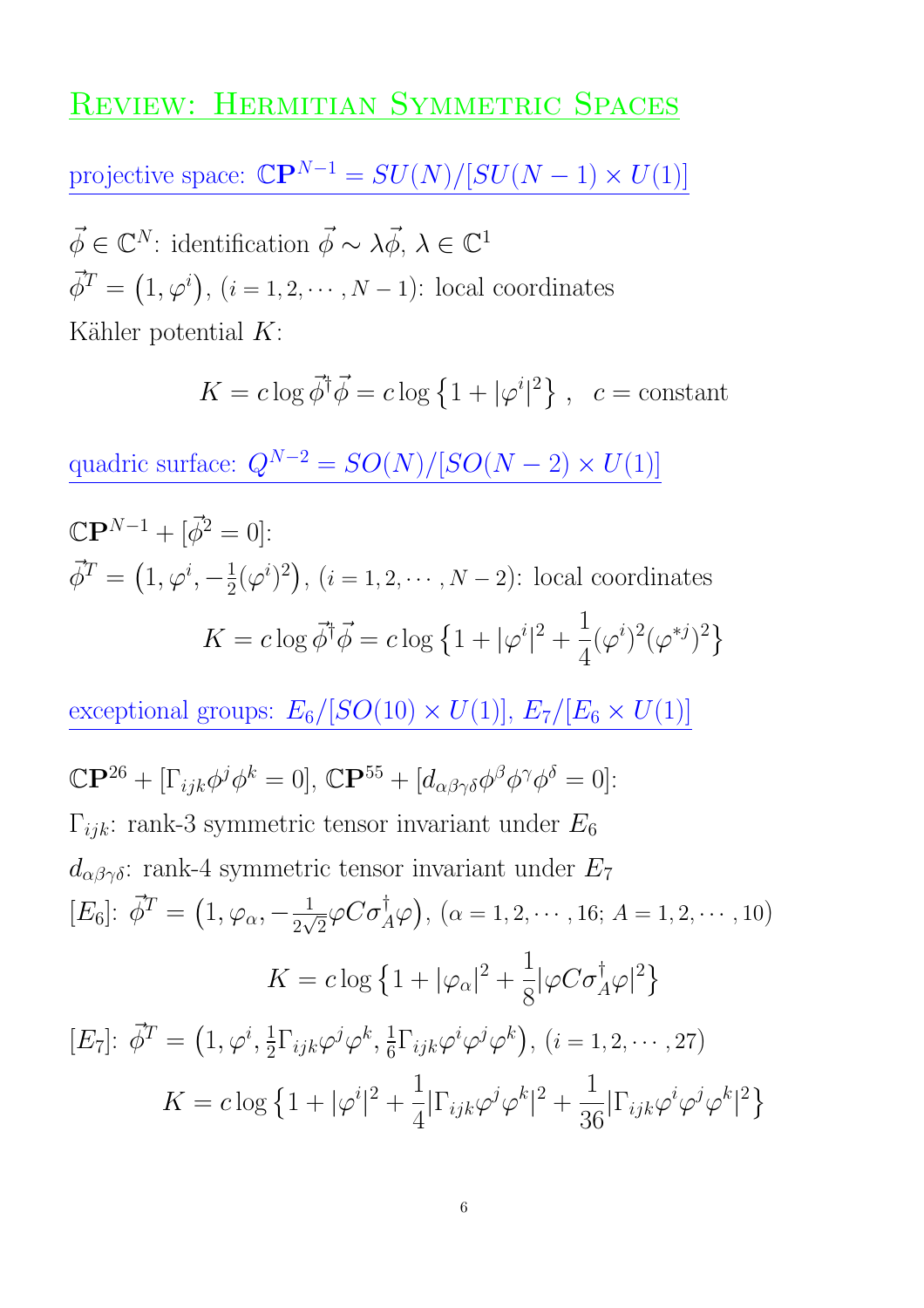Grassmannian:  $G_{N,M} = U(N)/[U(N-M) \times U(M)]$ 

Φ : N × M matrix, identification Φ ∼ ΦV [V ∈ U(M)]

$$
\Phi = \left(\begin{array}{c} \mathbf{1}_M \\ \varphi_{Aa} \end{array}\right), \ (A = 1, 2, \cdots, N - M; \ a = 1, 2, \cdots, M)
$$

Kähler potential  $K$ :

$$
K = c \log \det \Phi^{\dagger} \Phi = c \log \det \left\{ \mathbf{1}_M + \varphi^{\dagger} \varphi \right\}
$$

 $Sp(N)/U(N)$ 

$$
G_{2N,N} + [\varphi^T - \varphi = 0]:
$$
  

$$
\Phi = \begin{pmatrix} \mathbf{1}_N \\ \varphi_{ab} \end{pmatrix}, (1 \le a \le b \le N)
$$

$$
K = c \log \det \Phi^{\dagger} \Phi = c \log \det \left\{ \mathbf{1}_N + \varphi^{\dagger} \varphi \right\}
$$

 $SO(2N)/U(N)$ 

$$
G_{2N,N} + [\varphi^T + \varphi = 0]:
$$
  

$$
\Phi = \begin{pmatrix} \mathbf{1}_N \\ \varphi_{ab} \end{pmatrix}, (1 \le a < b \le N)
$$

$$
K = c \log \det \Phi^{\dagger} \Phi = c \log \det \left\{ \mathbf{1}_N + \varphi^{\dagger} \varphi \right\}
$$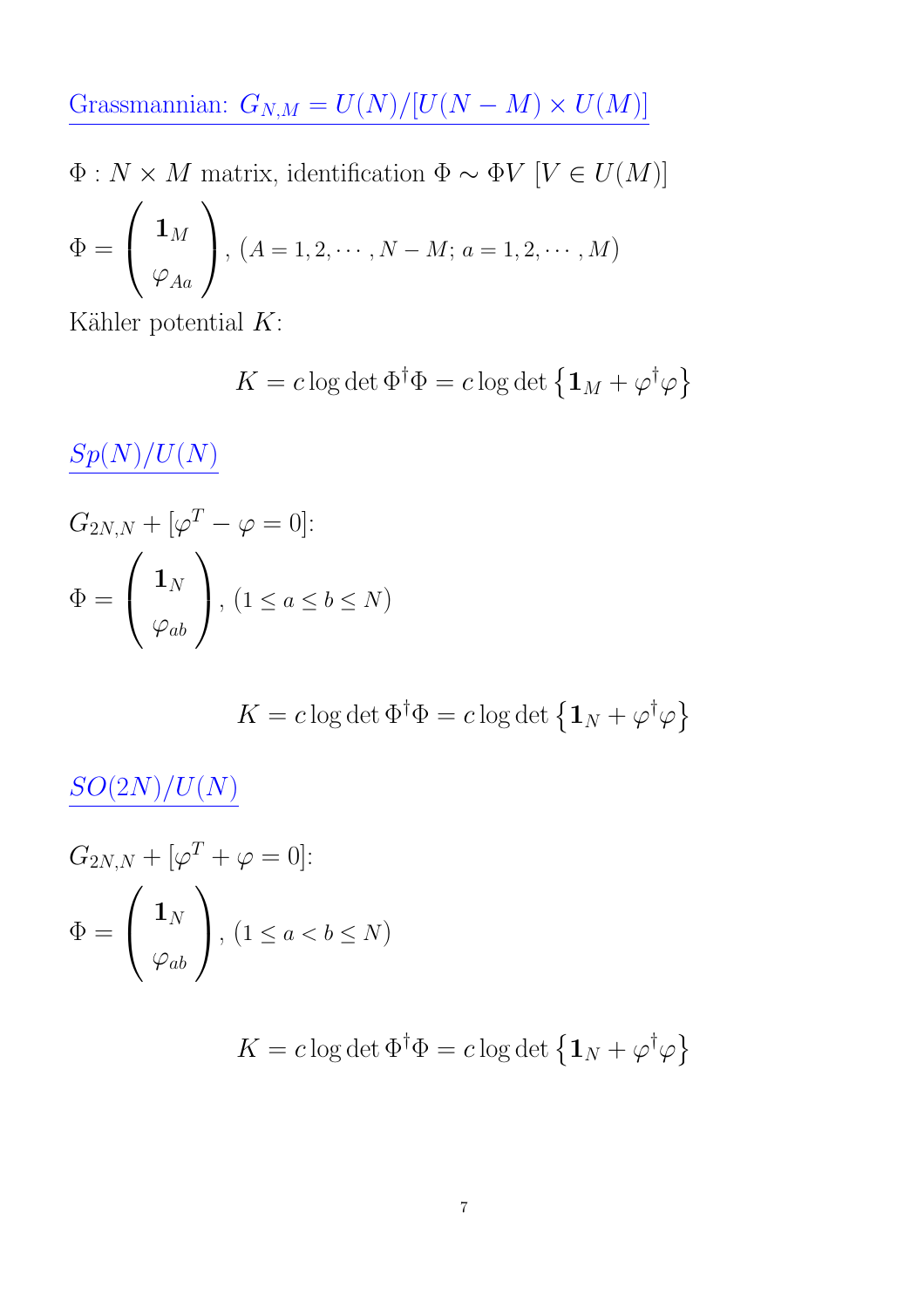#### Hermitian symmetric spaces

| type            | G/H                              | $\dim_{\mathbb{C}}(G/H)$ | Kähler potential $K$                                                                                                                                       |
|-----------------|----------------------------------|--------------------------|------------------------------------------------------------------------------------------------------------------------------------------------------------|
| $\text{AlII}_1$ | $\mathbb{C}\mathbf{P}^{N-1}$     | $N-1$                    | $c \log\{1 +  \varphi^i ^2\}$                                                                                                                              |
| $\text{AlII}_2$ | $G_{N,M}$                        | $M(N-M)$                 | c log det $\{1_M + \varphi^{\dagger} \varphi\}$                                                                                                            |
| <b>BDI</b>      | $Q^{N-2}$                        | $N-2$                    | $c \log\{1 +  \varphi^i ^2 + \frac{1}{4}(\varphi^i)^2(\varphi^{*j})^2\}$                                                                                   |
| CI              | Sp(N)<br>U(N)                    | $\frac{1}{2}N(N+1)$      | c log det $\{1_N + \varphi^{\dagger} \varphi\}$                                                                                                            |
| DIII            | SO(2N)<br>$\frac{U(N)}{E_6}$     | $\frac{1}{2}N(N-1)$      | c log det $\{1_N + \varphi^{\dagger} \varphi\}$                                                                                                            |
| EIII            | $SO(10) \times U(1)$             | 16                       | $c \log\{1 +  \varphi_{\alpha} ^2 + \frac{1}{8}  \varphi C \sigma_{A}^{\dagger} \varphi ^2\}$                                                              |
| EVII            | $E_{\rm 7}$<br>$E_6 \times U(1)$ | 27                       | $c \log\{1 +  \varphi^{i} ^{2} + \frac{1}{4} \Gamma_{ijk}\varphi^{j}\varphi^{k} ^{2} + \frac{1}{36} \Gamma_{ijk}\varphi^{i}\varphi^{j}\varphi^{k} ^{2}\}\$ |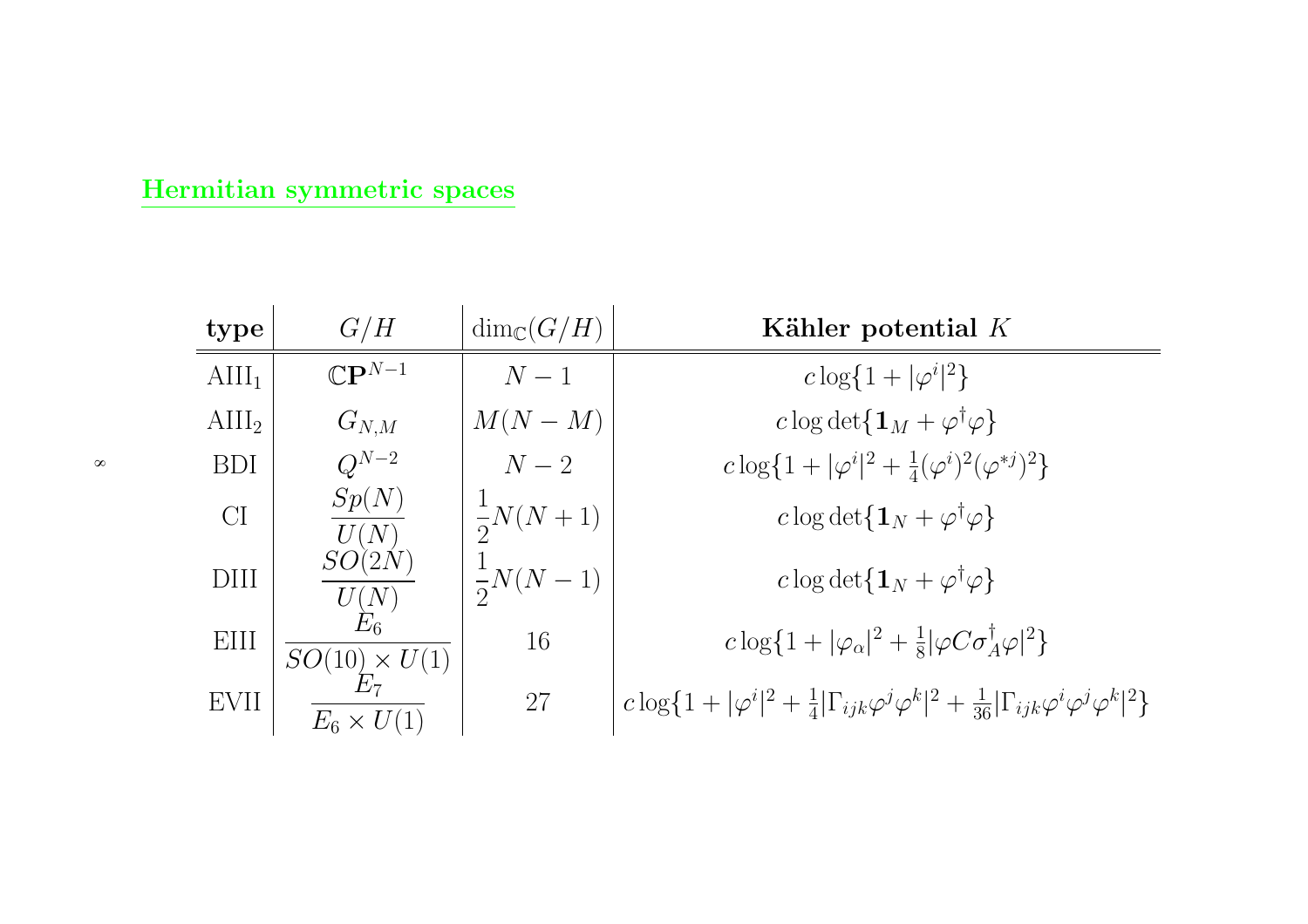# CANONICAL LINE BUNDLE OVER PROJECTIVE SPACE

the simplest construction:

$$
\vec{\phi}^T \equiv \sigma(1, \varphi^i), \quad \sigma \in \mathbb{C}^1
$$

Assumption: Kähler potential  $K$  (non-compact manifold)

$$
\mathcal{K} = \mathcal{K}(X) , \quad X \equiv \log \vec{\phi}^{\dagger} \vec{\phi} = \log |\sigma|^2 + \Psi
$$

X : non-compact direction  $\sigma \times$  compact Kähler potential  $\Psi (= K|_{c=1})$ 

$$
\mathbb{C} \times \frac{SU(N)}{SU(N-1) \times U(1)}
$$

Ricci-flatness condition

holomorphic coordinates:  $\phi^{\mu} = {\sigma, \varphi^{i}}$ metric:  $g_{\mu\nu^*} = \partial_\mu \partial_{\nu^*} \mathcal{K}(X)$ 

Ricci tensor : 
$$
\mathcal{R}_{\mu\nu^*} = -\partial_\mu \partial_{\nu^*} \log \det g_{\kappa\lambda^*}
$$

Ricci-flatness condition:

$$
\mathcal{R}_{\mu\nu^*} = 0 \longrightarrow \left\{ \begin{array}{l} \det g_{\mu\nu^*} = (\text{constant}) \times |F|^2 \\ F = \text{holomorphic function} \end{array} \right.
$$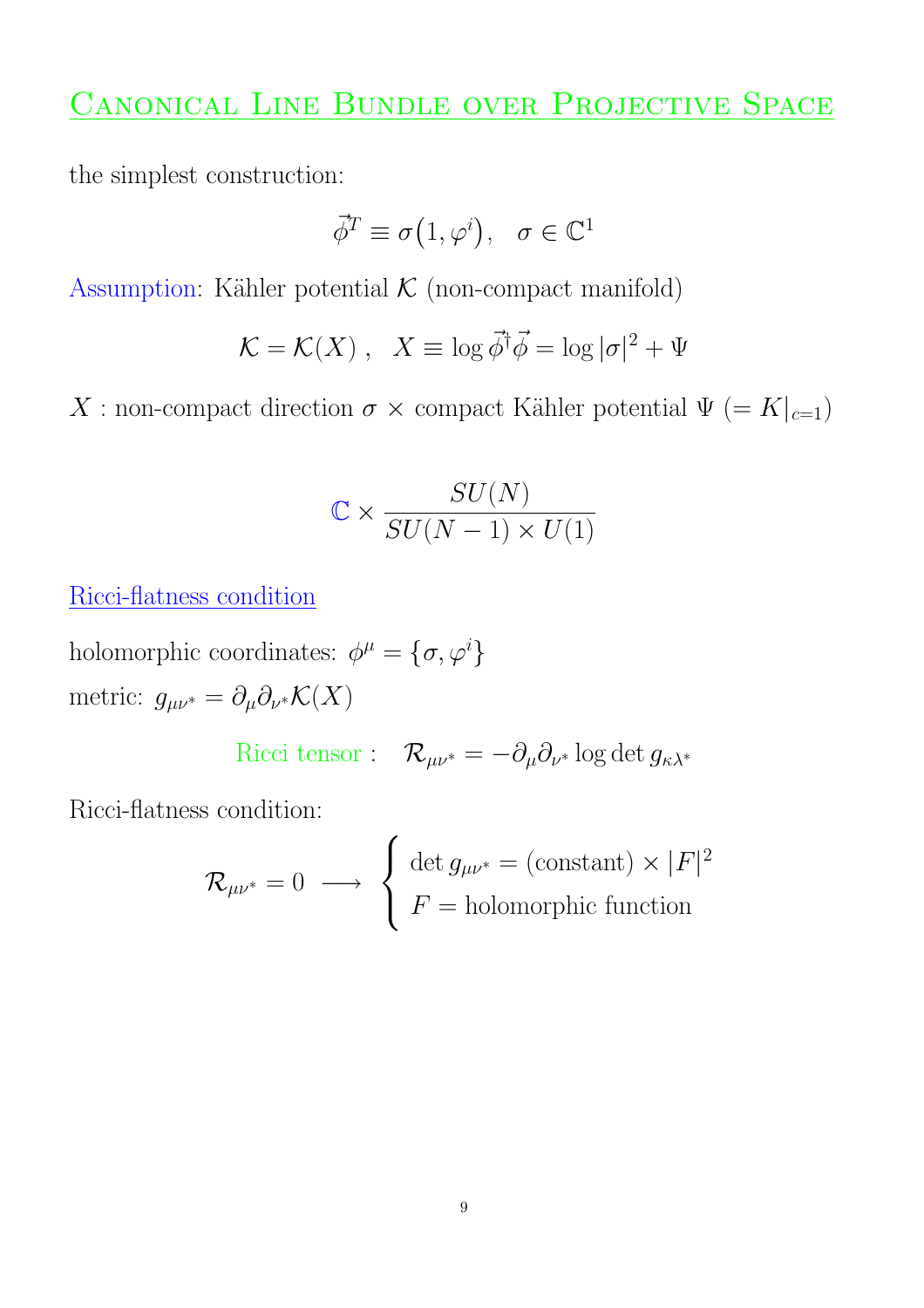consider in  $\sigma \neq 0$  region:

$$
g_{\sigma\sigma^*} = \frac{d^2\mathcal{K}}{dX^2} \cdot \frac{\partial X}{\partial \sigma} \frac{\partial X}{\partial \sigma^*} , \quad g_{\sigma j^*} = \frac{d^2\mathcal{K}}{dX^2} \cdot \frac{\partial X}{\partial \sigma} \frac{\partial X}{\partial \varphi^{*j}} ,
$$

$$
g_{ij^*} = \frac{d^2\mathcal{K}}{dX^2} \cdot \frac{\partial X}{\partial \varphi^i} \frac{\partial X}{\partial \varphi^{*j}} + \frac{d\mathcal{K}}{dX} \cdot \frac{\partial^2 X}{\partial \varphi^i \partial \varphi^{*j}}
$$

determinant:

$$
\det g_{\mu\nu^*} = \frac{1}{|\sigma|^2} \frac{d^2 \mathcal{K}}{dX^2} \cdot \det \left\{ \frac{d\mathcal{K}}{dX} \cdot \frac{\partial^2 X}{\partial \varphi^i \partial \varphi^{*j}} \right\} \n= \frac{1}{|\sigma|^2} \frac{d^2 \mathcal{K}}{dX^2} \left( \frac{d\mathcal{K}}{dX} \right)^{N-1} \cdot \det \widetilde{g}_{ij^*} \quad \left( \partial_i \partial_{j^*} X = \partial_i \partial_{j^*} \Psi \equiv \widetilde{g}_{ij^*} \right)
$$

Ricci-flatness condition is a Partial Differential Equation

not soluble in general...

BUT fortunately,

 $\mathbb{C} \mathbf{P}^{N-1}$  is Einstein-Kähler

The condition reduces to an Ordinary Differential Equation (ODE)!

$$
-\partial_i \partial_{j^*} \log \det \widetilde{g}_{kl^*} = \widetilde{\mathcal{R}}_{ij^*} = \mathcal{C} \widetilde{g}_{ij^*} = \mathcal{C} \partial_i \partial_{j^*} \Psi
$$

$$
\to \det \widetilde{g}_{ij^*} \sim \exp(-\mathcal{C}\Psi) \sim \exp(-\mathcal{C}X)
$$

(up to holomorphic functions)

Ricci-flatness condition:

$$
e^{-NX} \frac{d}{dX} \left(\frac{d\mathcal{K}}{dX}\right)^N \equiv \text{(constant)}
$$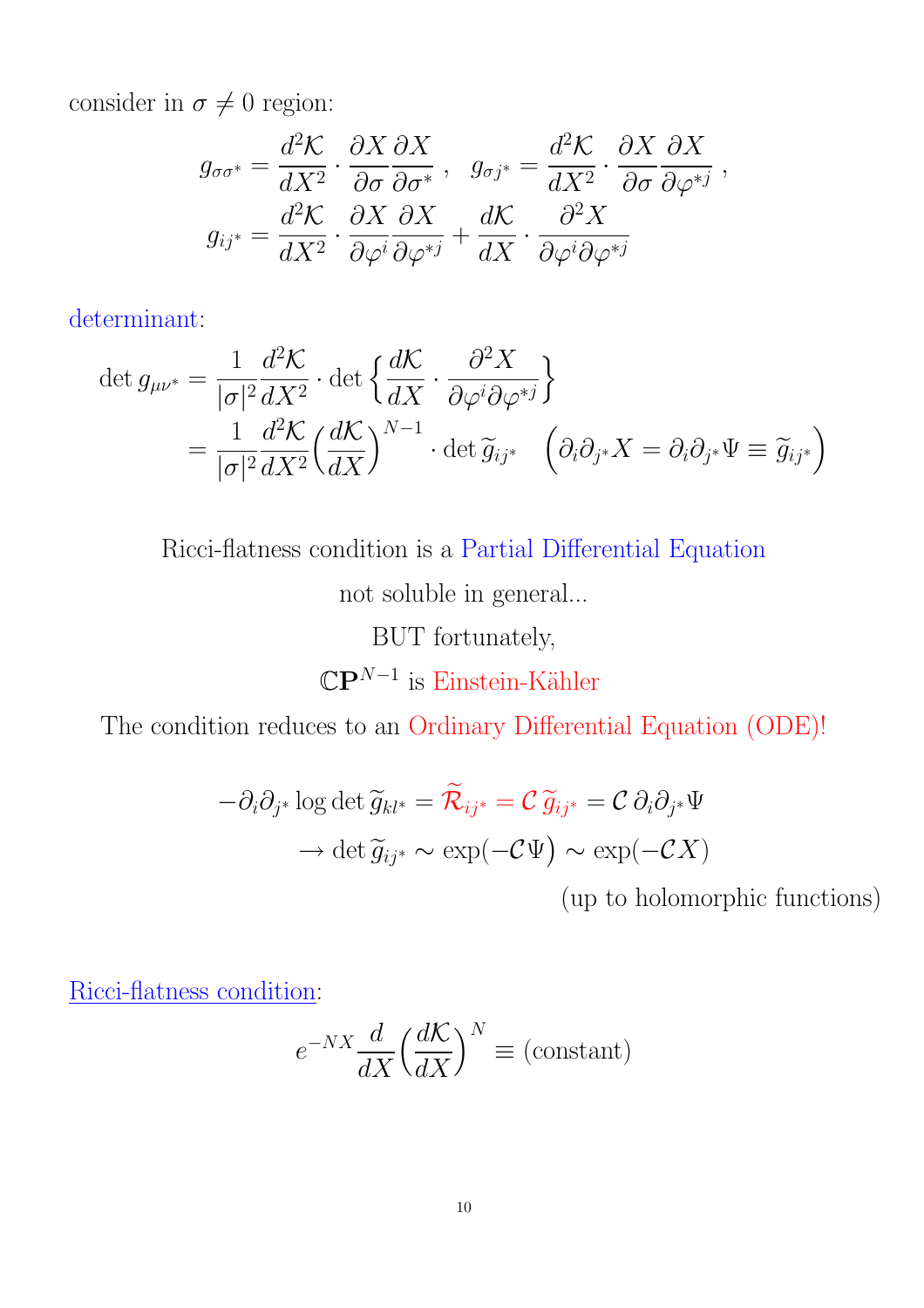$$
\frac{d\mathcal{K}}{dX} = (\lambda e^{NX} + b)^{\frac{1}{N}}
$$
  
 $\lambda$ : positive real parameter  
 $b$ : integration constant, very important parameter

$$
\frac{b \neq 0 \text{ case:}}{\text{metric: } \left( ds^2 = g_{\sigma \sigma^*} d\sigma d\sigma^* + \cdots \right)}
$$

$$
g_{\sigma \sigma^*} = \lambda \left( \lambda e^{NX} + b \right)^{\frac{1-N}{N}} e^{N\Psi} |\sigma|^{2N-2}
$$

The metric is ill-defined (degenerate) at  $\sigma = 0$ But the curvature is still finite in the  $\sigma \rightarrow 0$  limit

The coordinates  $\phi^{\mu} = {\sigma, \varphi^{i}}$  has a coordiate singularity at  $\sigma = 0$ 

$$
\frac{\psi}{\text{transformation}: \rho \equiv \frac{\sigma^N}{N}}
$$

metric after transformation:

$$
g_{\rho\rho^*} = \lambda \left(\lambda e^{NX} + b\right)^{\frac{1-N}{N}} e^{N\Psi}
$$
  
\n
$$
g_{\rho j^*} = \lambda N \left(\lambda e^{NX} + b\right)^{\frac{1-N}{N}} e^{N\Psi} \rho^* \partial_{j^*} \Psi
$$
  
\n
$$
g_{ij^*} = \lambda N^2 \left(\lambda e^{NX} + b\right)^{\frac{1-N}{N}} e^{N\Psi} |\rho|^2 \partial_i \Psi \partial_{j^*} \Psi + \left(\lambda e^{NX} + b\right)^{\frac{1}{N}} \partial_i \partial_{j^*} \Psi
$$

metric of  $\rho=0$   $(d\rho=0)$  sub-manifold

$$
g_{ij^*}|_{\rho=0} = b^{\frac{1}{N}} \partial_i \partial_{j^*} \Psi \implies \mathbb{C} \mathbf{P}^{N-1}
$$
 metric!

The new coordinate system  $\{\rho, \varphi^i\}$  is **well-defined** at  $\rho = 0$ .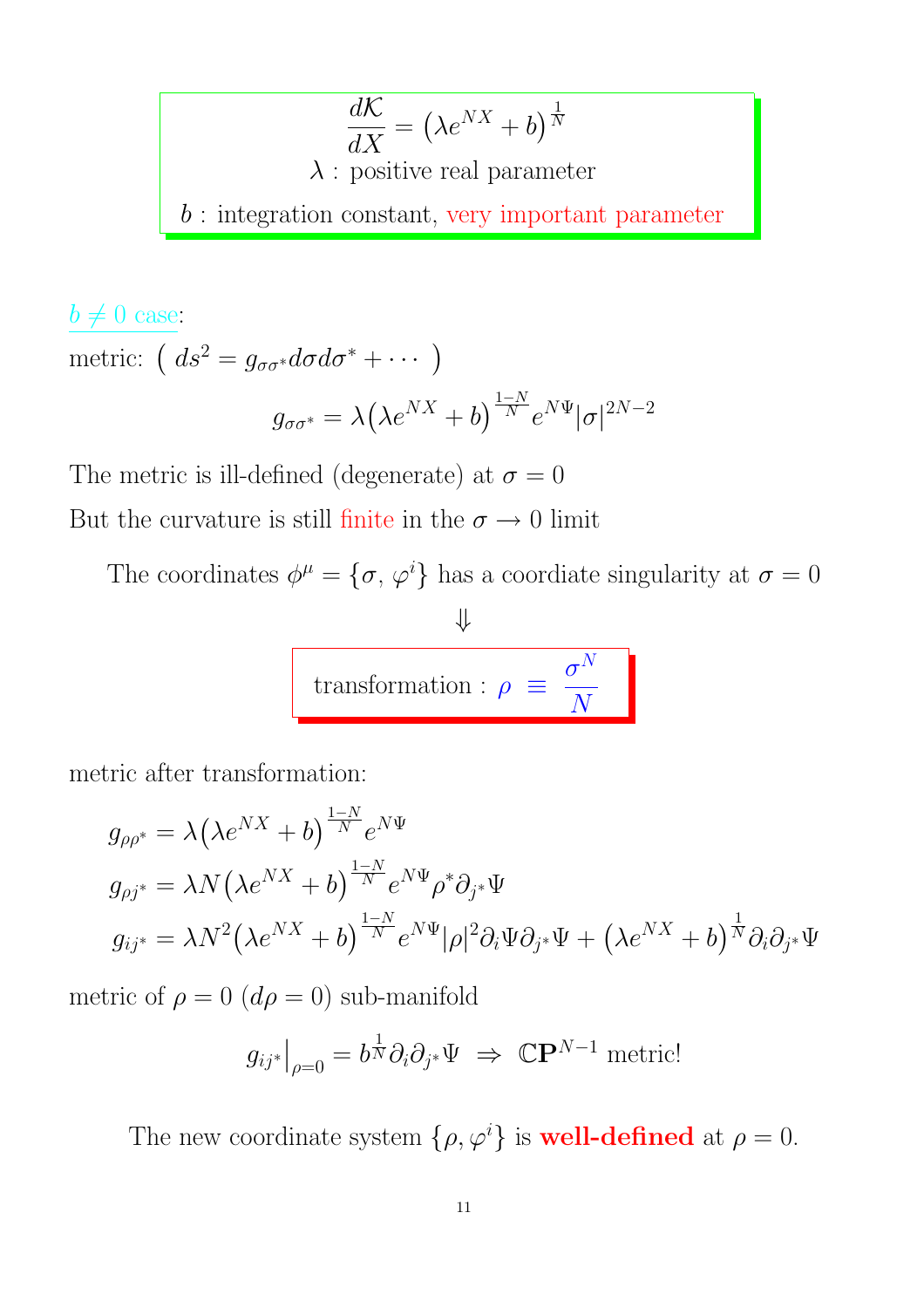#### $b = 0$  case:

Kähler potential is very simple:

$$
\mathcal{K}\big|_{b=0} = \lambda^{\frac{1}{N}} e^X = \lambda^{\frac{1}{N}} |\sigma|^2 \left(1 + |\varphi^i|^2\right)
$$

If we re-write the coordinates as  $\phi^1 = \sigma$ ,  $\phi^i = \sigma \varphi^{i-1}$ :  $\{\vec{\phi}^T = \sigma(1, \varphi^i)\}$ 

 $\mathcal{K} = \lambda^{\frac{1}{N}} \vec{\phi}^{\dagger} \vec{\phi} \iff \text{flat metric?}$ 

But we need to transform  $\rho = \sigma^N/N$ in order to avoid the coordinate singularity



PSfrag replacements



#### Result:

- This manifold has a parameter  $b$ .
- If  $b \neq 0$ , this is  $\mathbb{C}^1 \times \mathbb{C}P^{N-1}$  and has no singularity at the origin.
- Orbifold singularity  $\mathbb{C}^N/\mathbb{Z}_N$  appears in  $b=0$  limit.

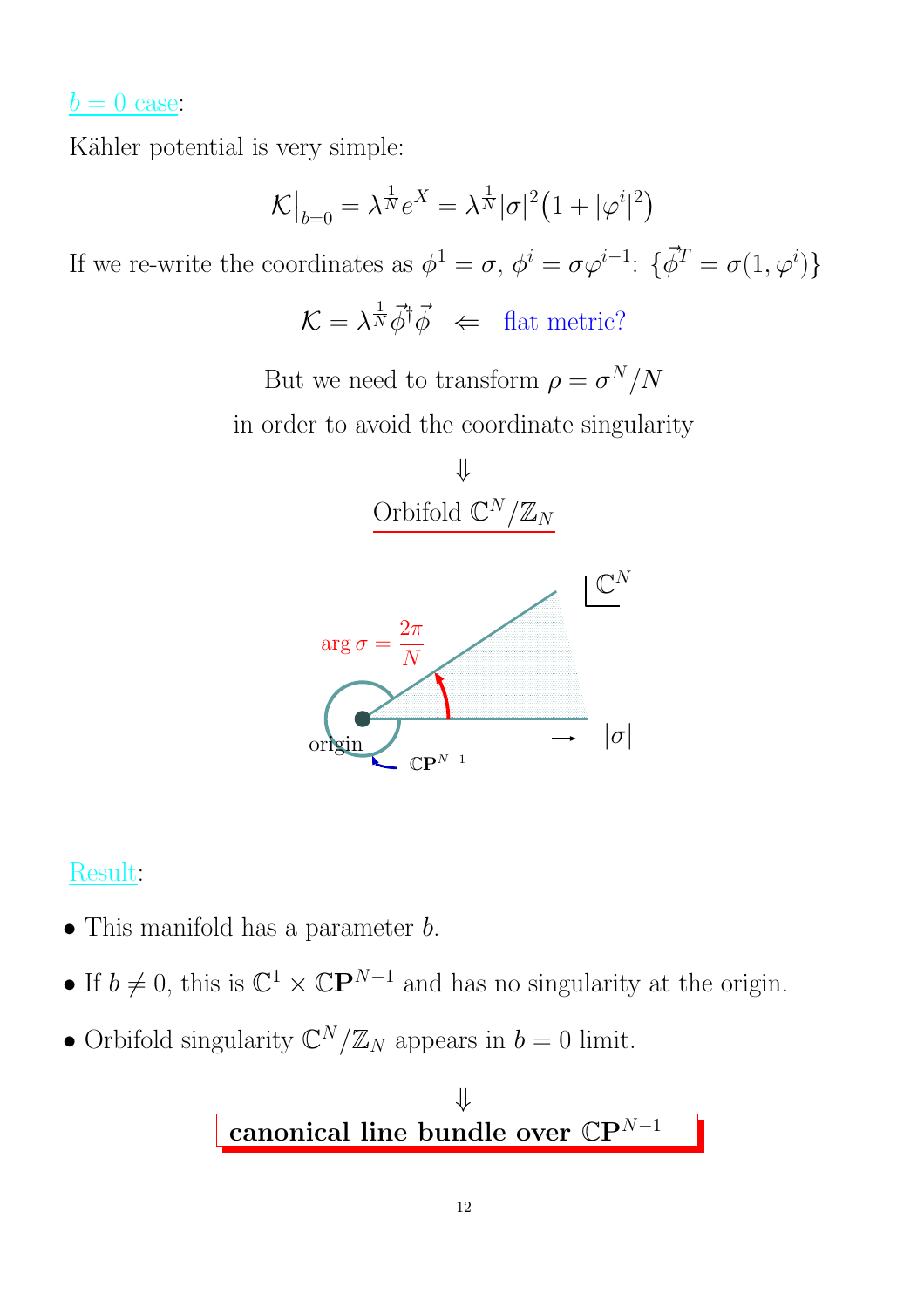# **CONIFOLD**

the similar set-up to the line bundle over  $\mathbb{C} \mathbb{P}^{N-1}$ :

$$
\vec{\phi}^T = \sigma\left(1, \ \varphi^i, \ -\frac{1}{2}(\varphi^i)^2\,\right), \ \ \sigma \in \mathbb{C}^1
$$

Assumption:

$$
\mathcal{K} = \mathcal{K}(X) , \quad X = \log \vec{\phi}^{\dagger} \vec{\phi} = \log |\sigma|^2 + \Psi
$$
  

$$
\Psi \text{: Kähler potential of } Q^{N-2} \ (c = 1)
$$

the solution of Ricci-flatness condition:  $\frac{d\mathcal{K}}{d\mathbf{V}}$  $\frac{d\mathcal{K}}{dX} = \left(\lambda e^{(N-2)X} + b\right)^{\frac{1}{N-2}}$  $N-1$ 

metric with 
$$
b \neq 0
$$
:  $(ds^2 = g_{\sigma\sigma^*}d\sigma d\sigma^* + \cdots)$   
\n
$$
g_{\sigma\sigma^*} = \frac{N-2}{N-1}\lambda \left(\lambda e^{(N-2)X} + b\right)^{-\frac{N-2}{N-1}} e^{(N-2)\Psi} |\sigma|^{2N-6}
$$

cooridnate transformation:  $\rho \sim \sigma^{N-2}$ 

 $\rho = 0$  ( $d\rho = 0$ ) sub-manifold:

$$
g_{ij^*}\big|_{\rho=0} = b^{\frac{1}{N-1}} \partial_i \partial_{j^*} \Psi \iff Q^{N-2} \text{ metric!}
$$



PSfrag replacements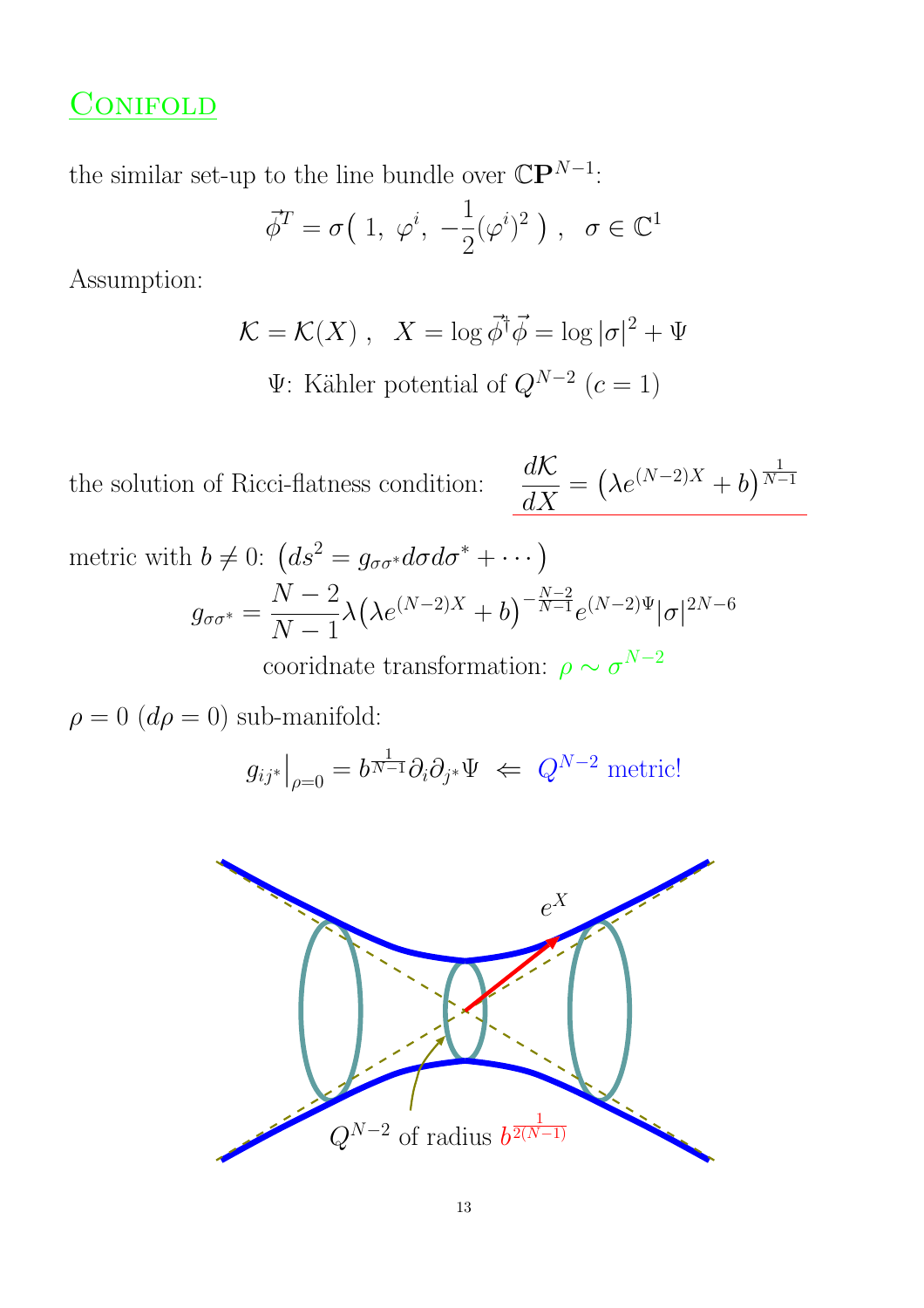${\cal N}=3$  solution : Eguchi-Hanson gravitational instanton

$$
\mathcal{K}(X) = 2\sqrt{\lambda e^X + b} + \sqrt{b} \log \left( \frac{\sqrt{\lambda e^X + b} - \sqrt{b}}{\sqrt{\lambda e^X + b} + \sqrt{b}} \right)
$$

re-definition:  $\varrho^4 \equiv 4(\lambda e^X + b), a^4 \equiv 4b$ 

$$
\rightarrow \qquad \mathcal{K} = \varrho^2 + \frac{a^2}{2} \log \left( \frac{\varrho^2 - a^2}{\varrho^2 + a^2} \right)
$$

Kähler potential of Eguchi-Hanson (Gibbons-Pope, 1979) the node is repaired by  $Q^1 = SO(3)/U(1) \simeq S^2$ 

 $N=4$  solution :  $Q^2$  Resolved Conifold

the node is repaired by

$$
Q^2 = SO(4)/[SO(2) \times U(1)] \simeq \mathbf{S}^2 \times \mathbf{S}^2
$$
 (same radius)

neither deformation  $(\mathbf{S}^3)$  nor small resolution  $(\mathbf{S}^2)$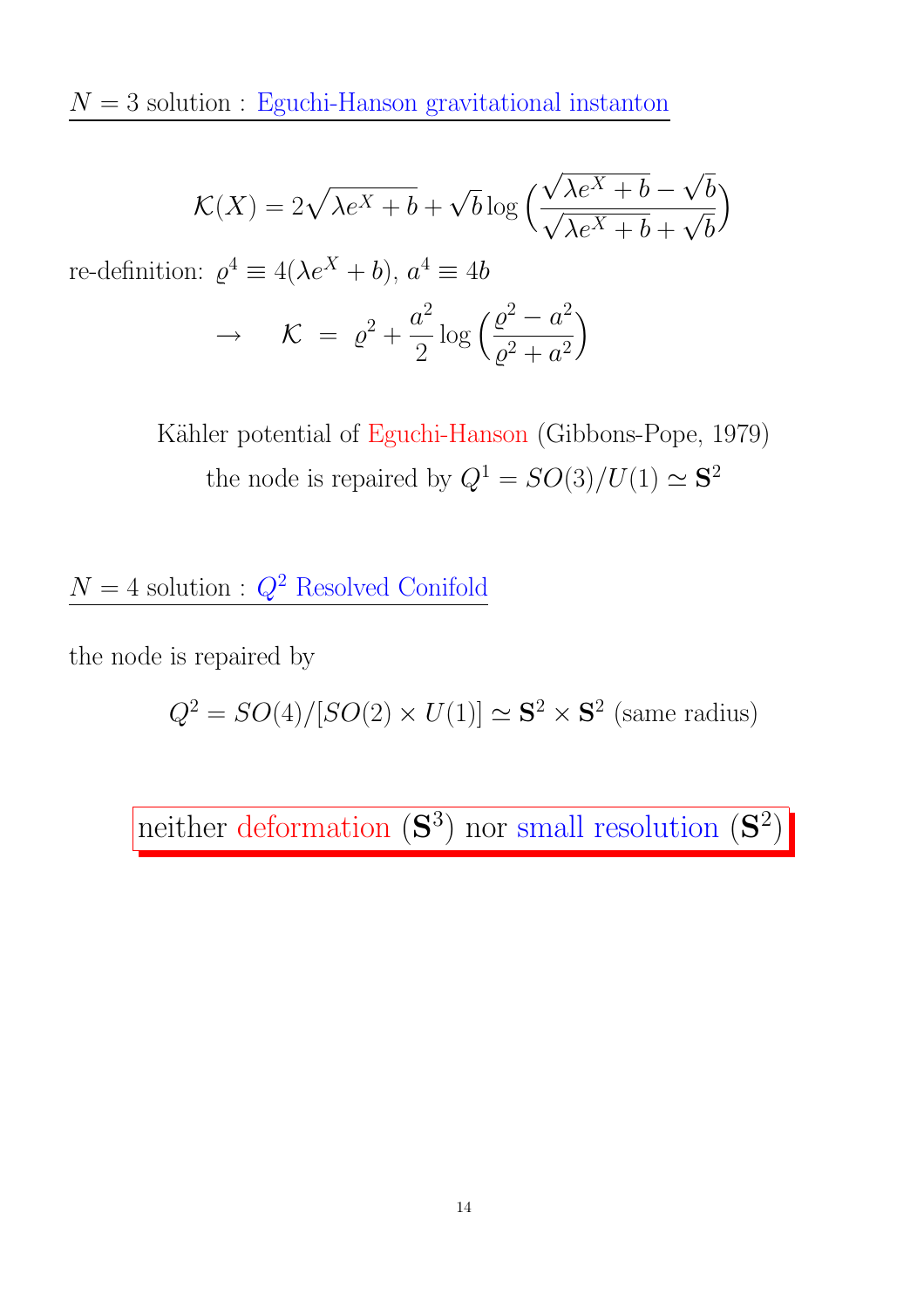exceptional groups:

line bundle over  $\mathbb{C} \mathbf{P}^{26} + [\Gamma_{ijk} \phi^j \phi^k = 0]$ 

 $\implies$  line bundle over  $E_6/[SO(10) \times U(1)]$ 

line bundle over  $\mathbb{C}\mathbf{P}^{55} + [d_{\alpha\beta\gamma\delta}\phi^{\beta}\phi^{\gamma}\phi^{\delta} = 0]$ 

 $\implies$  line bundle over  $E_7/[E_6 \times U(1)]$ 

the solution of Ricci-flatness condition:

$$
\frac{d\mathcal{K}}{dX} = \left(\lambda e^{CX} + b\right)^{\frac{1}{D}}, \quad \rho = \sigma^n/n
$$

| line bundle                                        |    |    | ТI. |
|----------------------------------------------------|----|----|-----|
| $\mathbb{C} \times \frac{E_6}{SO(10) \times U(1)}$ | 12 | 17 | 12  |
| $\mathbb{C}\times \frac{E_7}{E_6\times U(1)}$      | 18 | 28 | 18  |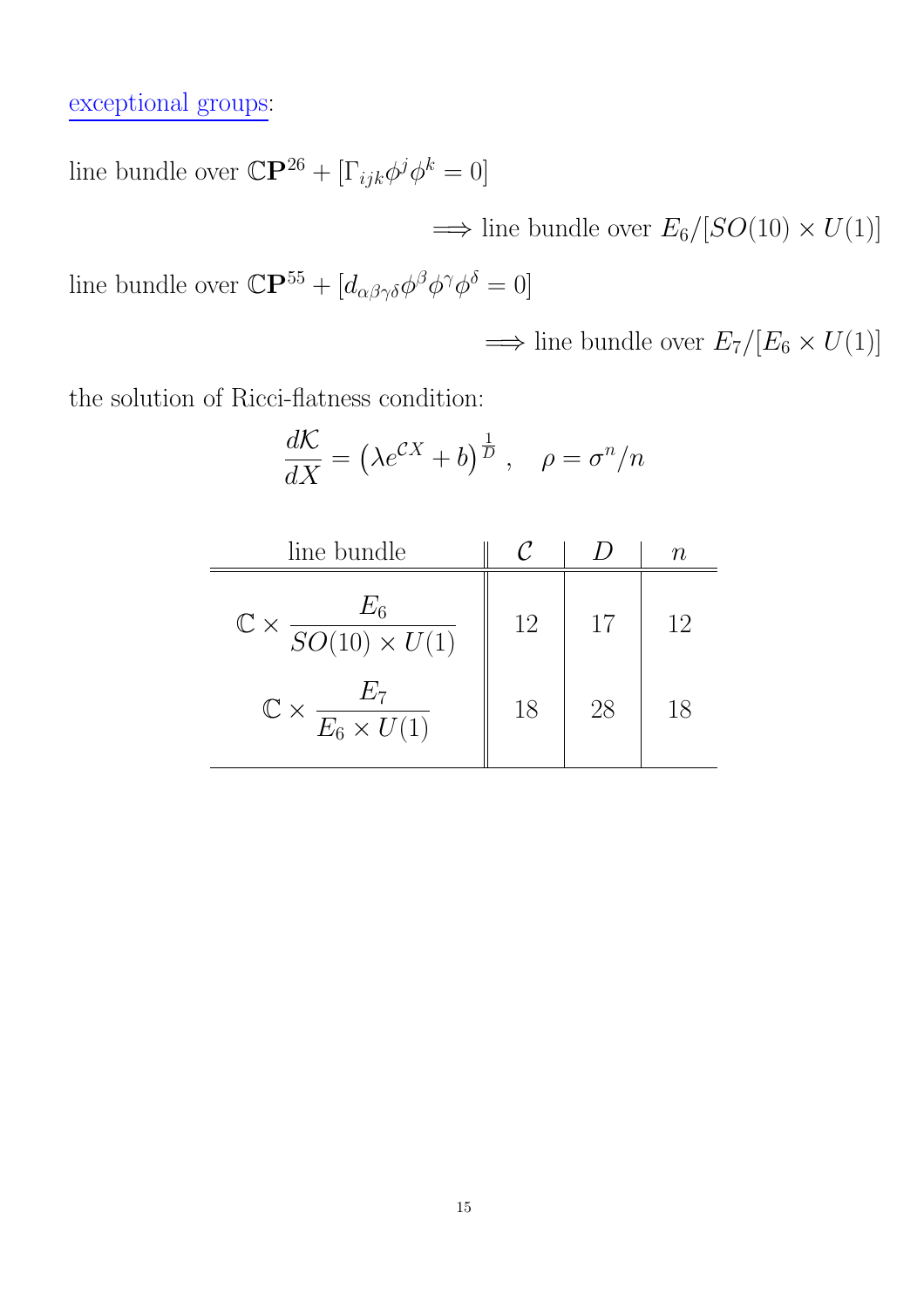## GAUGE THEORETICAL CONSTRUCTION

Tool: Supersymmetric Nonlinear Sigma Model as Gauge Theory (introduce the gauge field as an auxiliary field)

Grassmannian  $G_{N,M}$ :

 $\Phi: N \times M$  matrix-valued chiral superfield

 $U(N)<sub>L</sub> \times U(M)<sub>R</sub>$  transformation:

$$
\Phi \to \Phi' = g_L \Phi g_R , \quad (g_L, g_R) \in (U(N)_L, U(M)_R) .
$$

 $U(M)_R$  is gauged (introduce a  $U(M)$  gauge field):

$$
\Phi \to \Phi' = \Phi e^{-i\Lambda} , e^V \to e^{V'} = e^{i\Lambda} e^V e^{-i\Lambda^\dagger}
$$

.

 $U(N)<sub>L</sub> \times U(M)<sub>R</sub>$  invariant Lagrangian (linear sigma model):

$$
\mathcal{L} = \int d^4\theta \left\{ \text{tr}(\Phi^\dagger \Phi e^V) - c \text{ tr} V \right\}.
$$

V : vector superfield  $(U(M)^{\mathbb{C}}$  gauge group)

integrate out  $V \implies$  target space becomes Grassmannian  $G_{N,M}$ 

gauge-fixing:  $\Phi =$  $\sqrt{ }$  $\overline{1}$  $\mathbf{1}_M$  $\varphi_{Aa}$  $\sqrt{2}$  $\vert$ ,

 $\varphi_{Aa}:(N-M)\times M$  matrix-valued chiral superfield

$$
\mathcal{K} = c \log \det \left( \mathbf{1}_M + \varphi^\dagger \varphi \right)
$$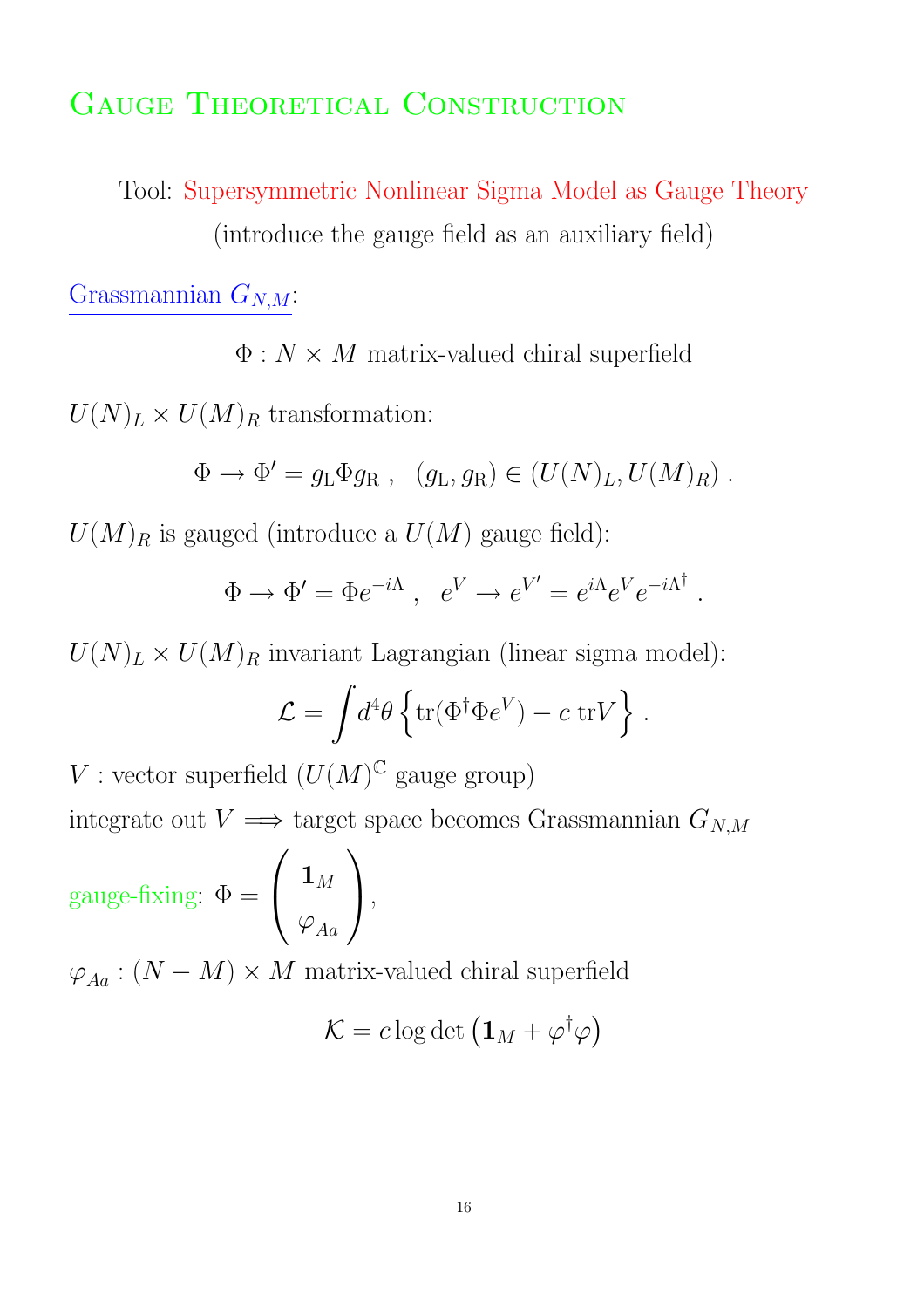$G_{2N,N}$  + F-term constraints:

 $G_{2N,N}$  Lagrangian + Superpotential term:  $W = \text{tr}(\Phi_0 \Phi^T J' \Phi)$  $\Phi_0$  :  $N\times N$  matrix-valued auxiliary superfield

$$
J' = \begin{pmatrix} 0 & \mathbf{1}_N \\ \epsilon \mathbf{1}_N & 0 \end{pmatrix}, \epsilon = \pm 1
$$

$$
\mathcal{L} = \int d^4\theta \; \mathcal{K}(\Phi, \Phi^\dagger, V) + \Big( \int d^2\theta \; W(\Phi_0, \Phi) + \text{c.c.} \Big)
$$

integrate out  $V, \Phi_0 \rightarrow \text{NLSM}$ 

$$
\mathcal{K} = c \log \det \left\{ \mathbf{1}_N + \varphi^{\dagger} \varphi \right\}
$$

$$
\frac{Sp(N)}{U(N)} \ \ (\epsilon=-1, \varphi^T-\varphi=0) \ , \ \ \frac{SO(2N)}{U(N)} \ \ (\epsilon=+1, \varphi^T+\varphi=0)
$$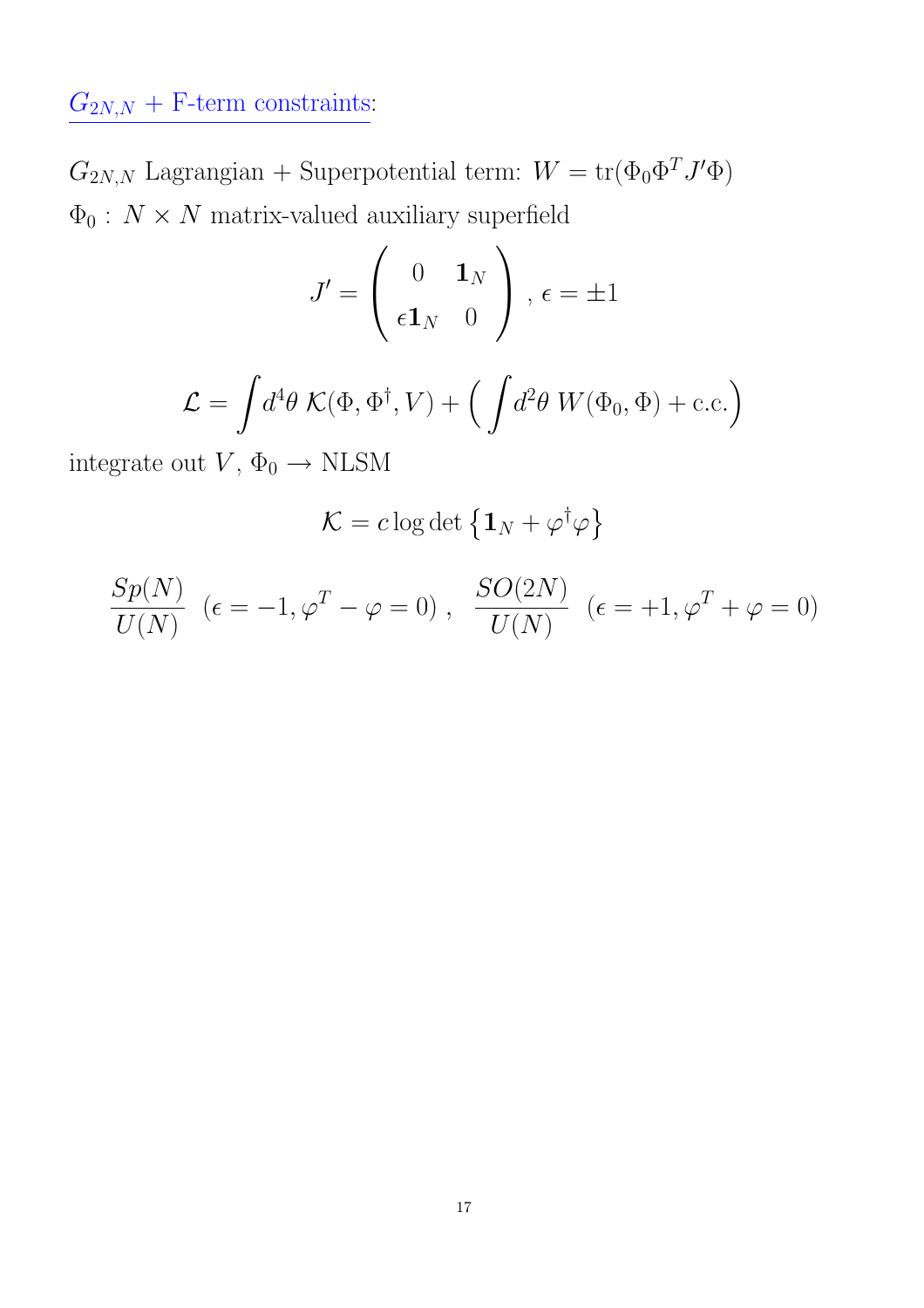## line bundle over  $G_{N,M}$ :

 $U(M)$  gauge symmetric Lagrangian:

$$
\mathcal{K}_0(\Phi, \Phi^{\dagger}, V) = f(\text{tr}(\Phi^{\dagger} \Phi e^V)) - c \text{tr} V
$$

f : arbitrary function of  $tr(\Phi^{\dagger} \Phi e^V)$ ,  $V = V^a T_a$ ,  $T_a \in U(M)$  $c$ : FI constant  $\Rightarrow$  vector superfield C equation of motion for  $V$  and  $C$ :

$$
\partial \mathcal{L}/\partial V = f' \cdot \Phi^{\dagger} \Phi e^V - C \cdot \mathbf{1}_M = 0
$$

$$
\partial \mathcal{L}/\partial C = -\text{tr}V = 0
$$

under  $trV = 0$ , perform the trace and determinant of the 1st eq.:

$$
f' \cdot \text{tr}(\Phi^{\dagger} \Phi e^V) = M \cdot C , \quad (f')^M \cdot \det \Phi^{\dagger} \Phi = C^M
$$
  
delete C: 
$$
\text{tr}(\Phi^{\dagger} \Phi e^V) = M \left[ \det \Phi^{\dagger} \Phi \right]^{\frac{1}{M}}
$$

$$
\downarrow
$$

under eq. of motion  $\partial \mathcal{L}/\partial C = 0$  ( $U(M) \rightarrow SU(M)$  gauge group):

$$
\mathcal{K}_0 = f(M[\det \Phi^{\dagger} \Phi]^{\frac{1}{M}}) \equiv \mathcal{K}(\underbrace{\log \det \Phi^{\dagger} \Phi}_{X})
$$

introduce  $C =$  ungauge the  $U(1)$  symmetry

the simplest construction of the line bundle

$$
\Phi = \sigma \left( \begin{array}{c} \mathbf{1}_M \\ \varphi_{Aa} \end{array} \right), \sigma \in \mathbb{C}^1 \implies X = M^2 \log |\sigma|^2 + \Psi
$$

Later discussion is same as the canonical line bundle over  $\mathbb{C} \mathbb{P}^{N-1}$ .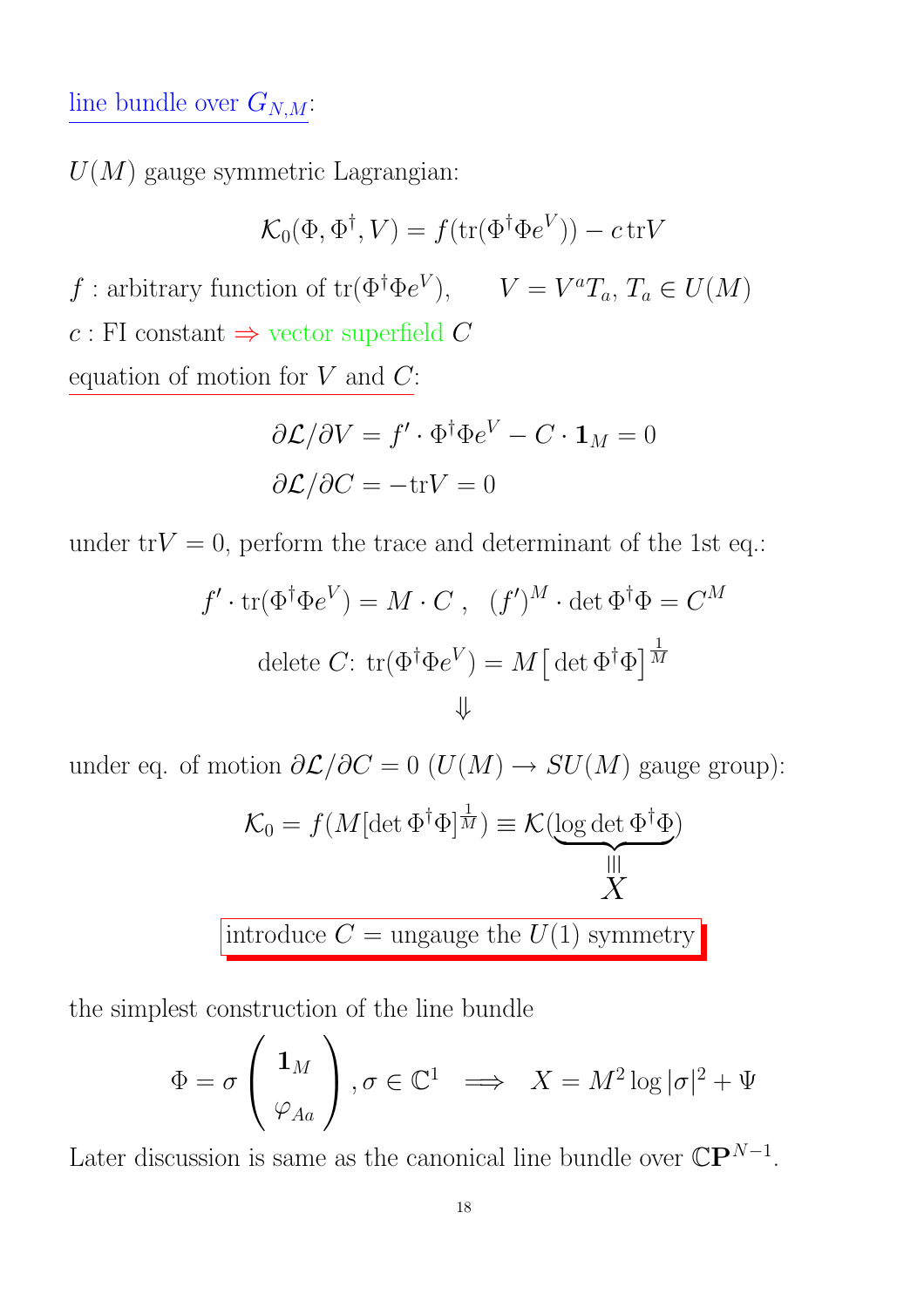Solutions of Ricci-flatness condition:

$$
\frac{d\mathcal{K}}{dX} = \left(\lambda e^{\mathcal{C}X} + b\right)^{\frac{1}{D}}, \ \ \rho = \sigma^n/n
$$

| line bundle                            |       |                           | $\, n \,$ |  |
|----------------------------------------|-------|---------------------------|-----------|--|
| $\mathbb{C}\times G_{N,M}$             | $\,N$ | $1+M(N-M)$                | MN        |  |
| $\mathbb{C} \times \frac{Sp(N)}{U(N)}$ | $N+1$ | $1 + \frac{1}{2}N(N + 1)$ | $N(N+1)$  |  |
| $\mathbb{C}\times \frac{SO(2N)}{U(N)}$ | $N-1$ | $1 + \frac{1}{2}N(N-1)$   | $N(N-1)$  |  |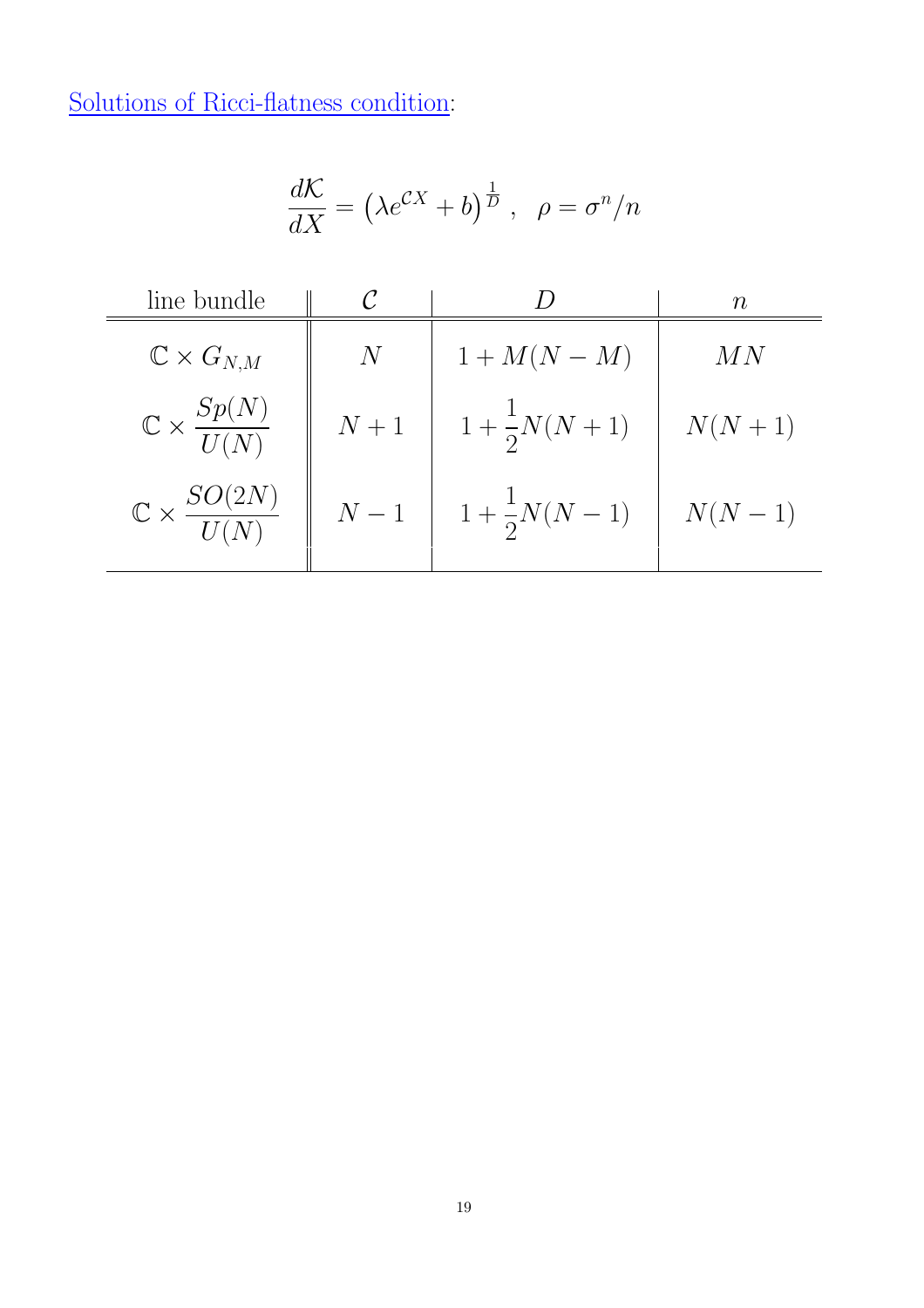Isomorphism and duality:

Eguchi-Hanson space (complex two-dimensions)

$$
\mathbb{C}^1 \times \mathbb{C} \mathbf{P}^1 \simeq \mathbb{C}^1 \times \frac{SO(4)}{U(2)} \simeq \mathbb{C}^1 \times \frac{Sp(1)}{U(1)} \simeq \mathbb{C}^1 \times Q^1
$$

Line bundle over  $\mathbb{C}P^3$  (complex four-dimensions)

$$
\mathbb{C}^1 \times \mathbb{C}\mathbf{P}^3 \simeq \mathbb{C}^1 \times \frac{SO(6)}{U(3)}
$$

Another complex four-dimensional manifolds

$$
\mathbb{C}^1 \times \frac{Sp(2)}{U(2)} \, \simeq \, \mathbb{C}^1 \times Q^3
$$

Line bundle over the Klein quadric (complex five-dimensions)

$$
\mathbb{C}^1 \times G_{4,2} \, \simeq \, \mathbb{C}^1 \times Q^4
$$

Duality between Grassmannians

$$
\mathbb{C}^1 \times G_{N,M} \simeq \mathbb{C}^1 \times G_{N,N-M}
$$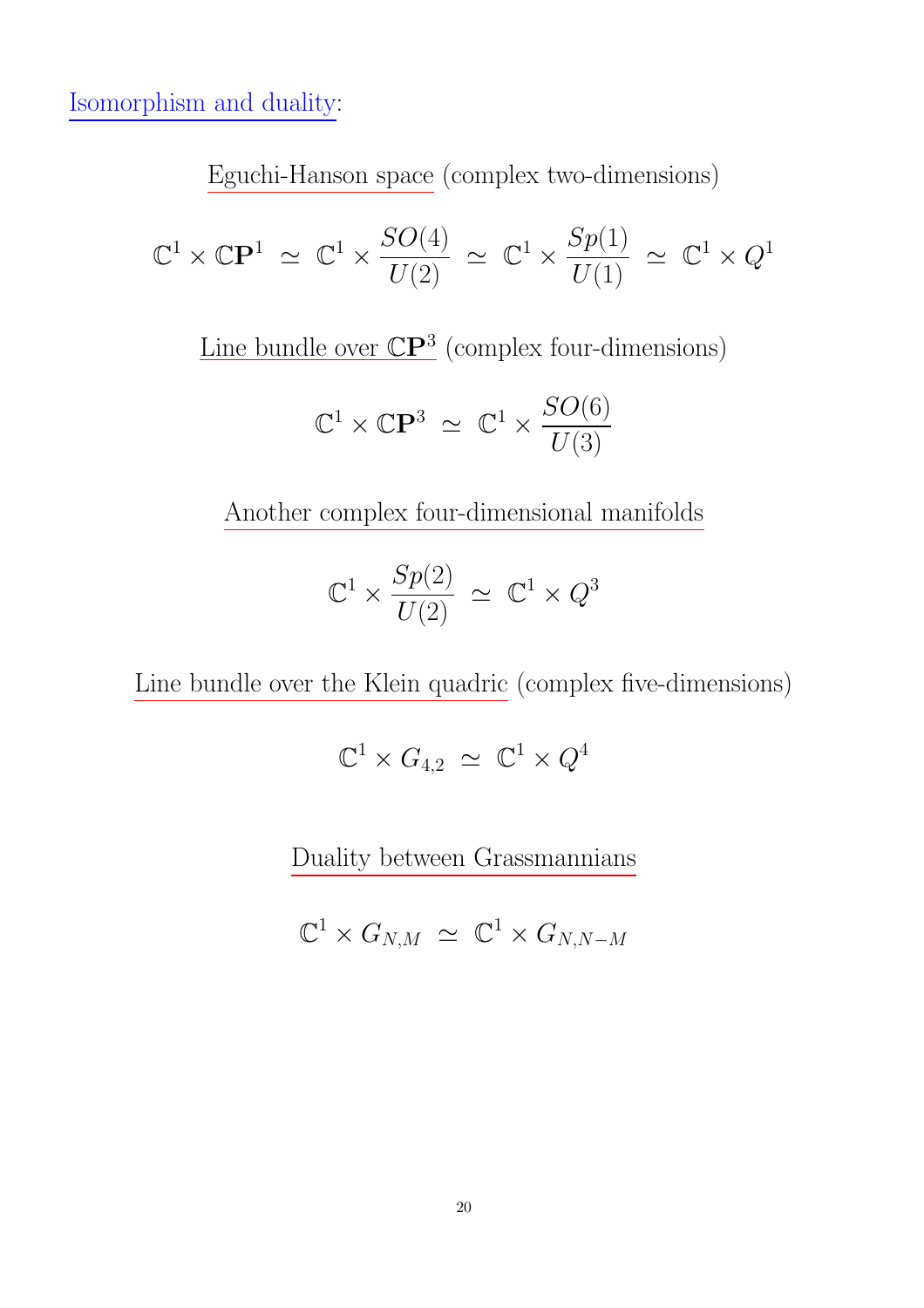#### Ricci-flatness solutions:

$$
\frac{d\mathcal{K}}{dX} = \left(\lambda e^{CX} + b\right)^{\frac{1}{D}}, \ \ \rho = \sigma^n/n.
$$

Solutions:

| type            | $\mathbb{C} \times G/H$                       | $\mathcal C$ | $\overline{D}$        | $\, n$   |
|-----------------|-----------------------------------------------|--------------|-----------------------|----------|
| $\text{AlII}_1$ | $\mathbb{C}\times \mathbb{C}\mathbf{P}^{N-1}$ | N            | $1 + (N - 1)$         | N        |
| $\text{AlII}_2$ | $\mathbb{C}\times G_{N,M}$                    | N            | $1 + M(N - M)$        | MN       |
| <b>BDI</b>      | $\mathbb{C} \times Q^{N-2}$                   | $N-2$        | $1 + (N - 2)$         | $N-2$    |
| CI              | $\mathbb{C} \times Sp(N)/U(N)$                | $N+1$        | $1+\frac{1}{2}N(N+1)$ | $N(N+1)$ |
| <b>DIII</b>     | $\mathbb{C} \times SO(2N)/U(N)$               | $N-1$        | $1+\frac{1}{2}N(N-1)$ | $N(N-1)$ |
| EIII            | $\mathbb{C} \times E_6/[SO(10) \times U(1)]$  | 12           | $1 + 16$              | 12       |
| EVII            | $\mathbb{C} \times E_7/[E_6 \times U(1)]$     | 18           | $1 + 27$              | 18       |

$$
D = \dim_{\mathbb{C}}(\mathbb{C} \times G/H) , \ \ \mathcal{C} = \frac{1}{2}C_2(G)
$$

$$
Q^{1} \simeq \mathbb{C}\mathbf{P}^{1} \simeq SO(4)/U(2) \simeq Sp(1)/U(1) \qquad \mathbb{C}\mathbf{P}^{3} \simeq SO(6)/U(3)
$$
  

$$
Q^{2} \simeq \mathbb{C}\mathbf{P}^{1} \times \mathbb{C}\mathbf{P}^{1} \qquad Q^{4} \simeq G_{4,2}
$$
  

$$
Q^{3} \simeq Sp(2)/U(2) \qquad G_{N,M} \simeq G_{N,N-M}
$$

21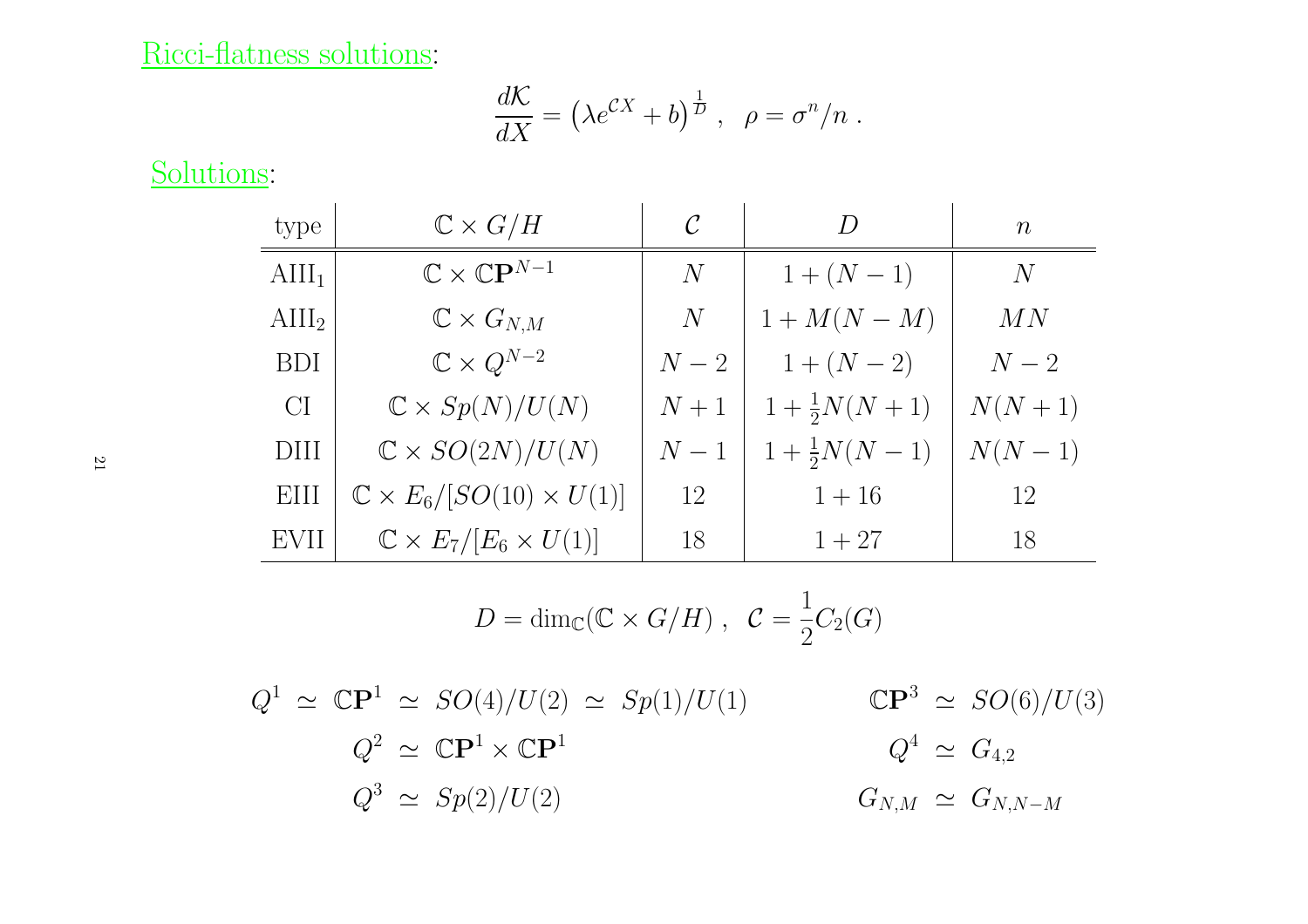## **GENERALIZATION**

If the base manifolds are Einstein-Kähler, We can construct the other line bundles:

 $\mathbb{C}^1 \times \text{(non-symmetric spaces)}: \mathbb{C}^1 \times$  $SU(\ell + m + n)$  $S[U(\ell) \times U(m) \times U(n)]$  $\mathbb{C}^1 \times (\text{direct product of HSS}) : \quad \mathbb{C}^1 \times \mathbb{C}P^{N-1} \times \mathbb{C}P^{M-1}$ 

> omit the explanation (mathematically very complicated!), please see hep-th/0202064.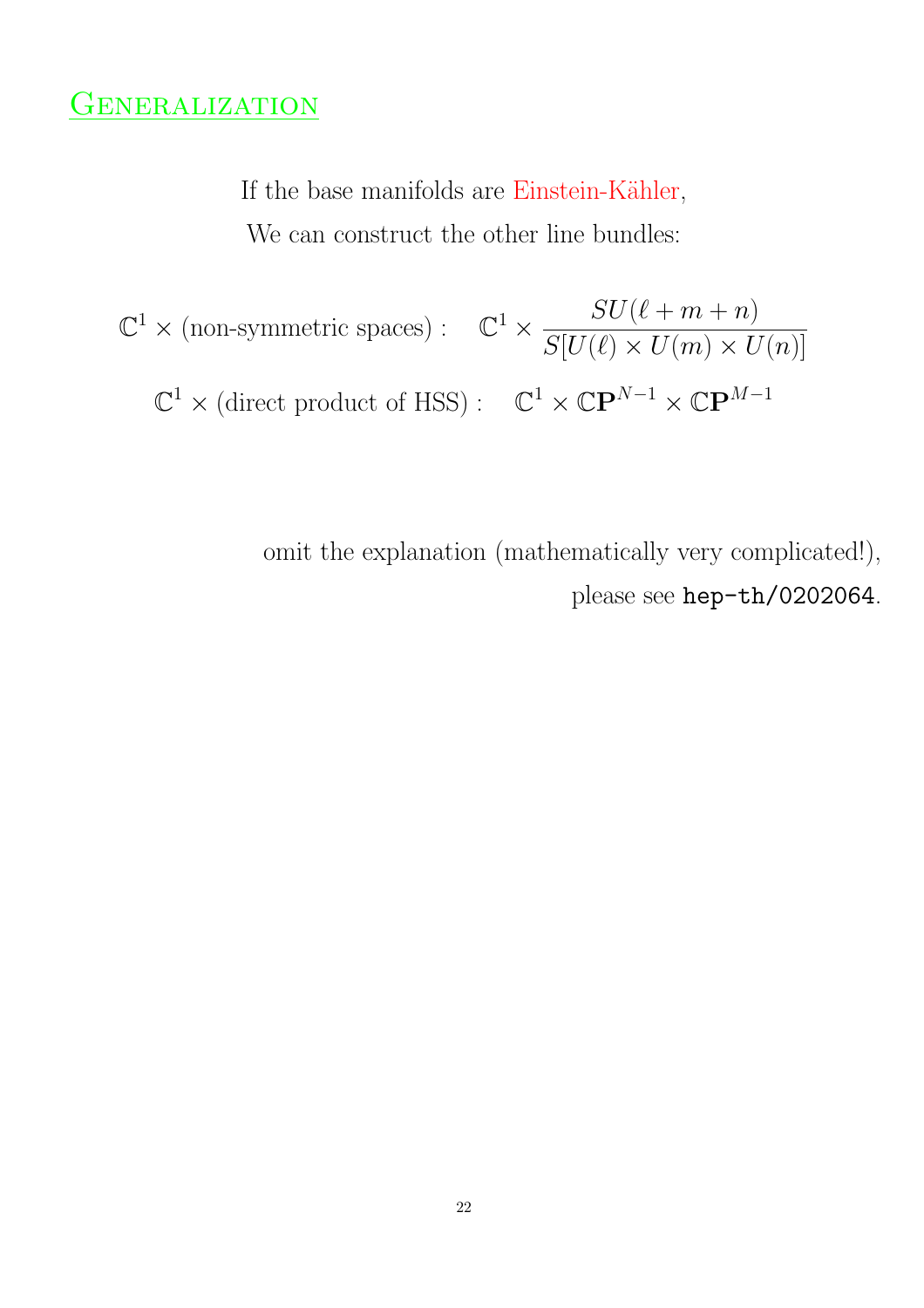Supersymmetric Nonlinear Sigma Model as Gauge Theory

⇓

 $U(1)$  ungauged  $\rightarrow$  non-compact Kähler manifold

 $G/H$  is Einstein-Kähler  $\rightarrow$  "Ricci-flatness condition = ODE" coordinate transformation  $\rho \sim \sigma^n \rightarrow$  "delete coordinate singularity" integration constant  $b \neq 0 \rightarrow$  "delete conical singularity" (the node is repaired by HSS)

> We obtained the canonical line bundle over HSS ⇓ "Non-compact Calabi-Yau Manifolds"

Eguchi-Hanson space in real four-dimensions New deformation of the conifold:  $\mathbb{C}^1 \times Q^2 \simeq \mathbb{C}^1 \times S^2 \times S^2$ New metric:  $\mathbb{C}^1 \times G_{N,M}$ , etc.